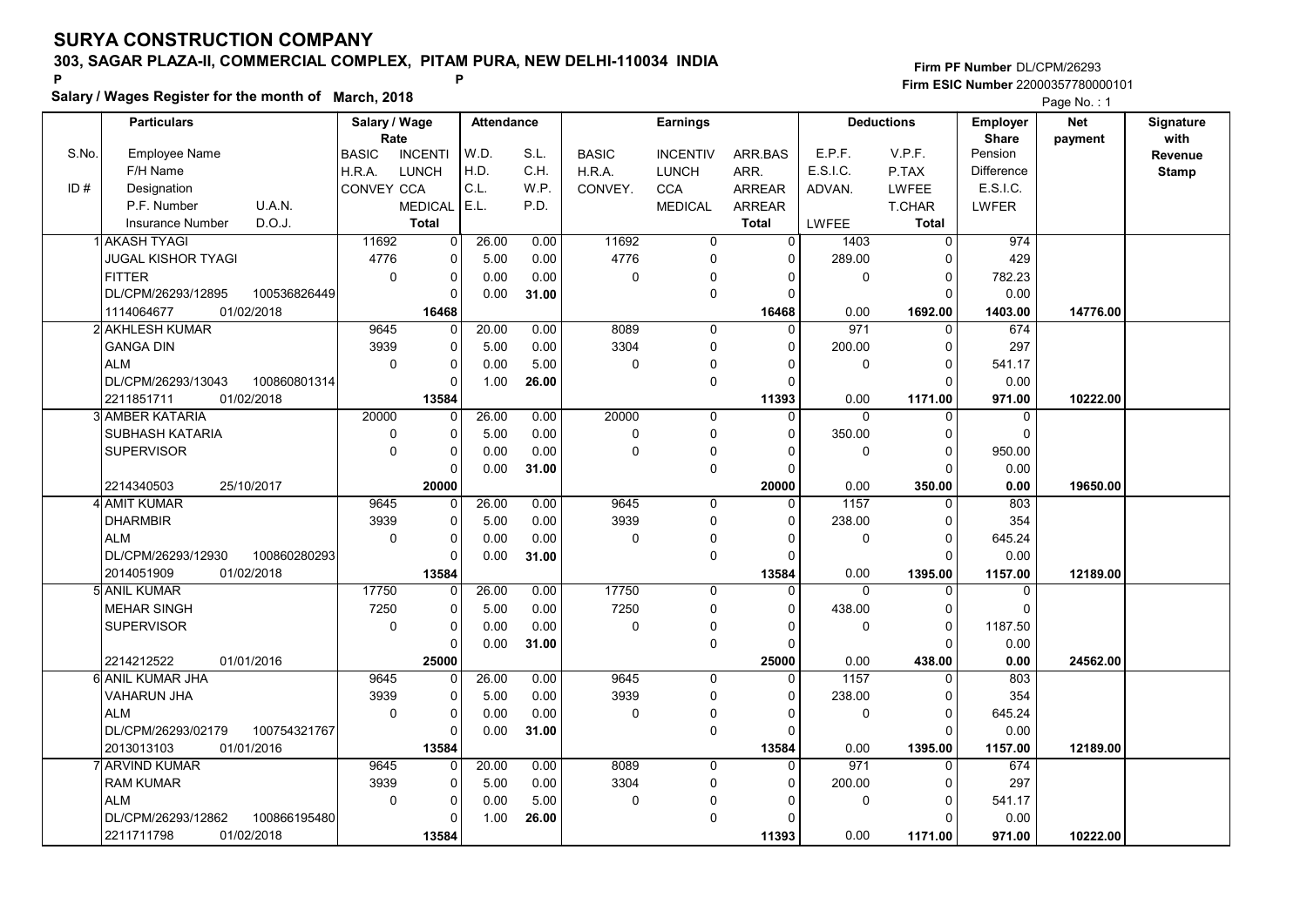Salary / Wages Register for the month of March, 2018

Firm PF Number DL/CPM/26293 Firm ESIC Number <sup>22000357780000101</sup> P P

|       | <b>Particulars</b>                 | Salary / Wage                          | <b>Attendance</b> |       |              | <b>Earnings</b> |               |              | <b>Deductions</b> | Employer                | <b>Net</b> | Signature<br>with |
|-------|------------------------------------|----------------------------------------|-------------------|-------|--------------|-----------------|---------------|--------------|-------------------|-------------------------|------------|-------------------|
| S.No. | <b>Employee Name</b>               | Rate<br><b>INCENTI</b><br><b>BASIC</b> | W.D.              | S.L.  | <b>BASIC</b> | <b>INCENTIV</b> | ARR.BAS       | E.P.F.       | V.P.F.            | <b>Share</b><br>Pension | payment    | Revenue           |
|       | F/H Name                           | H.R.A.<br><b>LUNCH</b>                 | H.D.              | C.H.  | H.R.A.       | <b>LUNCH</b>    | ARR.          | E.S.I.C.     | P.TAX             | <b>Difference</b>       |            | <b>Stamp</b>      |
| ID#   | Designation                        | CONVEY CCA                             | C.L.              | W.P.  | CONVEY.      | <b>CCA</b>      | <b>ARREAR</b> | ADVAN.       | <b>LWFEE</b>      | E.S.I.C.                |            |                   |
|       | U.A.N.<br>P.F. Number              | <b>MEDICAL</b>                         | E.L.              | P.D.  |              | <b>MEDICAL</b>  | <b>ARREAR</b> |              | <b>T.CHAR</b>     | LWFER                   |            |                   |
|       | D.O.J.<br>Insurance Number         | <b>Total</b>                           |                   |       |              |                 | <b>Total</b>  | <b>LWFEE</b> | <b>Total</b>      |                         |            |                   |
|       | <b>8 ASHISH KUMAR</b>              | 9645<br>0                              | 23.00             | 0.00  | 9023         | 0               | $\mathbf 0$   | 1083         | $\mathbf 0$       | 752                     |            |                   |
|       | <b>BECHANI LAL</b>                 | 3939<br>0                              | 5.00              | 0.00  | 3685         | 0               | 0             | 223.00       | $\Omega$          | 331                     |            |                   |
|       | <b>ALM</b>                         | $\mathbf 0$<br>$\Omega$                | 0.00              | 2.00  | $\mathbf 0$  | $\mathbf{0}$    | $\Omega$      | $\mathbf 0$  | $\Omega$          | 603.63                  |            |                   |
|       | DL/CPM/26293/12908<br>100859142391 | $\Omega$                               | 1.00              | 29.00 |              | 0               | $\Omega$      |              | $\Omega$          | 0.00                    |            |                   |
|       | 2211624152<br>01/02/2018           | 13584                                  |                   |       |              |                 | 12708         | 0.00         | 1306.00           | 1083.00                 | 11402.00   |                   |
|       | 9İ ASHISH KUMAR                    | 9645<br>$\Omega$                       | 17.00             | 0.00  | 6845         | $\mathbf 0$     | $\Omega$      | 821          | $\Omega$          | 570                     |            |                   |
|       | <b>BHAGIRATH</b>                   | 3939<br>$\Omega$                       | 4.00              | 0.00  | 2795         | 0               | $\Omega$      | 169.00       | $\mathbf 0$       | 251                     |            |                   |
|       | <b>ALM</b>                         | $\mathbf 0$<br>$\Omega$                | 0.00              | 9.00  | $\mathbf 0$  | $\mathbf{0}$    | $\Omega$      | $\mathbf 0$  | $\Omega$          | 457.90                  |            |                   |
|       | DL/CPM/26293/12339<br>101015566564 | $\Omega$                               | 1.00              | 22.00 |              | 0               | $\Omega$      |              | $\mathbf 0$       | 0.00                    |            |                   |
|       | 01/02/2018<br>1114946488           | 13584                                  |                   |       |              |                 | 9640          | 0.00         | 990.00            | 821.00                  | 8650.00    |                   |
|       | 10 AVDESH                          | 11692<br>$\Omega$                      | 26.00             | 0.00  | 11692        | 0               | $\Omega$      | 1403         | $\mathbf 0$       | 974                     |            |                   |
|       | SARJU PRASAD                       | 4776<br>0                              | 5.00              | 0.00  | 4776         | 0               | $\mathbf{0}$  | 289.00       | $\mathbf 0$       | 429                     |            |                   |
|       | <b>LINEMAN</b>                     | $\mathbf 0$<br>$\Omega$                | 0.00              | 0.00  | $\Omega$     | 0               | $\Omega$      | 0            | $\Omega$          | 782.23                  |            |                   |
|       | DL/CPM/26293/12896<br>100867447628 | $\Omega$                               | 0.00              | 31.00 |              | 0               | $\Omega$      |              | $\Omega$          | 0.00                    |            |                   |
|       | 2211624158<br>01/02/2018           | 16468                                  |                   |       |              |                 | 16468         | 0.00         | 1692.00           | 1403.00                 | 14776.00   |                   |
|       | 11 BANWARI LAL                     | 9645<br>$\Omega$                       | 26.00             | 0.00  | 9645         | 0               | $\Omega$      | 1157         | 0                 | 803                     |            |                   |
|       | <b>MEWA LAL</b>                    | 3939<br>$\Omega$                       | 5.00              | 0.00  | 3939         | 0               | $\Omega$      | 238.00       | $\mathbf 0$       | 354                     |            |                   |
|       | <b>ALM</b>                         | $\mathbf 0$<br>$\Omega$                | 0.00              | 0.00  | $\Omega$     | 0               | $\Omega$      | 0            | $\Omega$          | 645.24                  |            |                   |
|       | DL/CPM/26293/12891<br>100863882843 |                                        | 0.00              | 31.00 |              | 0               | $\Omega$      |              | $\Omega$          | 0.00                    |            |                   |
|       | 2211624161<br>01/02/2018           | 13584                                  |                   |       |              |                 | 13584         | 0.00         | 1395.00           | 1157.00                 | 12189.00   |                   |
|       | 12 BHAGIRATH                       | 11692<br>$\Omega$                      | 26.00             | 0.00  | 11692        | $\mathbf 0$     | $\Omega$      | 1403         | 0                 | 974                     |            |                   |
|       | <b>MANOHAR LAL</b>                 | 4776<br>0                              | 5.00              | 0.00  | 4776         | 0               | $\Omega$      | 289.00       | $\mathbf 0$       | 429                     |            |                   |
|       | <b>WELDER</b>                      | $\mathbf 0$<br>$\Omega$                | 0.00              | 0.00  | $\Omega$     | 0               | $\Omega$      | 0            | $\mathbf 0$       | 782.23                  |            |                   |
|       | 100863039524<br>DL/CPM/26293/12918 | $\Omega$                               | 0.00              | 31.00 |              | 0               | $\Omega$      |              | $\Omega$          | 0.00                    |            |                   |
|       | 2014014472<br>01/02/2018           | 16468                                  |                   |       |              |                 | 16468         | 0.00         | 1692.00           | 1403.00                 | 14776.00   |                   |
|       | 13 CHHOTE LAL                      | 11692<br>$\Omega$                      | 26.00             | 0.00  | 11692        | $\Omega$        | $\Omega$      | 1403         | $\Omega$          | 974                     |            |                   |
|       | <b>SAHDEV PRASAD</b>               | 4776<br>$\Omega$                       | 5.00              | 0.00  | 4776         | 0               | $\Omega$      | 289.00       | $\mathbf 0$       | 429                     |            |                   |
|       | <b>LINEMAN</b>                     | $\mathbf 0$<br>$\Omega$                | 0.00              | 0.00  | $\mathbf 0$  | 0               | $\Omega$      | 0            | $\mathbf 0$       | 782.23                  |            |                   |
|       | 100536832029<br>DL/CPM/26293/12878 | $\Omega$                               | 0.00              | 31.00 |              | $\Omega$        | $\Omega$      |              | $\Omega$          | 0.00                    |            |                   |
|       | 2211645085<br>01/02/2018           | 16468                                  |                   |       |              |                 | 16468         | 0.00         | 1692.00           | 1403.00                 | 14776.00   |                   |
|       | 14 DEEPAK KUMAR                    | 9645<br>$\Omega$                       | 26.00             | 0.00  | 9645         | 0               | $\Omega$      | 1157         | $\mathbf{0}$      | 803                     |            |                   |
|       | <b>JHOOREE PRASAD</b>              | 3939<br>0                              | 5.00              | 0.00  | 3939         | 0               | $\Omega$      | 238.00       | $\Omega$          | 354                     |            |                   |
|       | <b>ALM</b>                         | $\mathbf 0$<br>$\Omega$                | 0.00              | 0.00  | $\mathbf 0$  | $\mathbf{0}$    | $\Omega$      | 0            | $\mathbf 0$       | 645.24                  |            |                   |
|       | 100861863958<br>DL/CPM/26293/12863 |                                        | 0.00              | 31.00 |              | $\Omega$        |               |              | $\Omega$          | 0.00                    |            |                   |
|       | 1114066648<br>01/02/2018           | 13584                                  |                   |       |              |                 | 13584         | 0.00         | 1395.00           | 1157.00                 | 12189.00   |                   |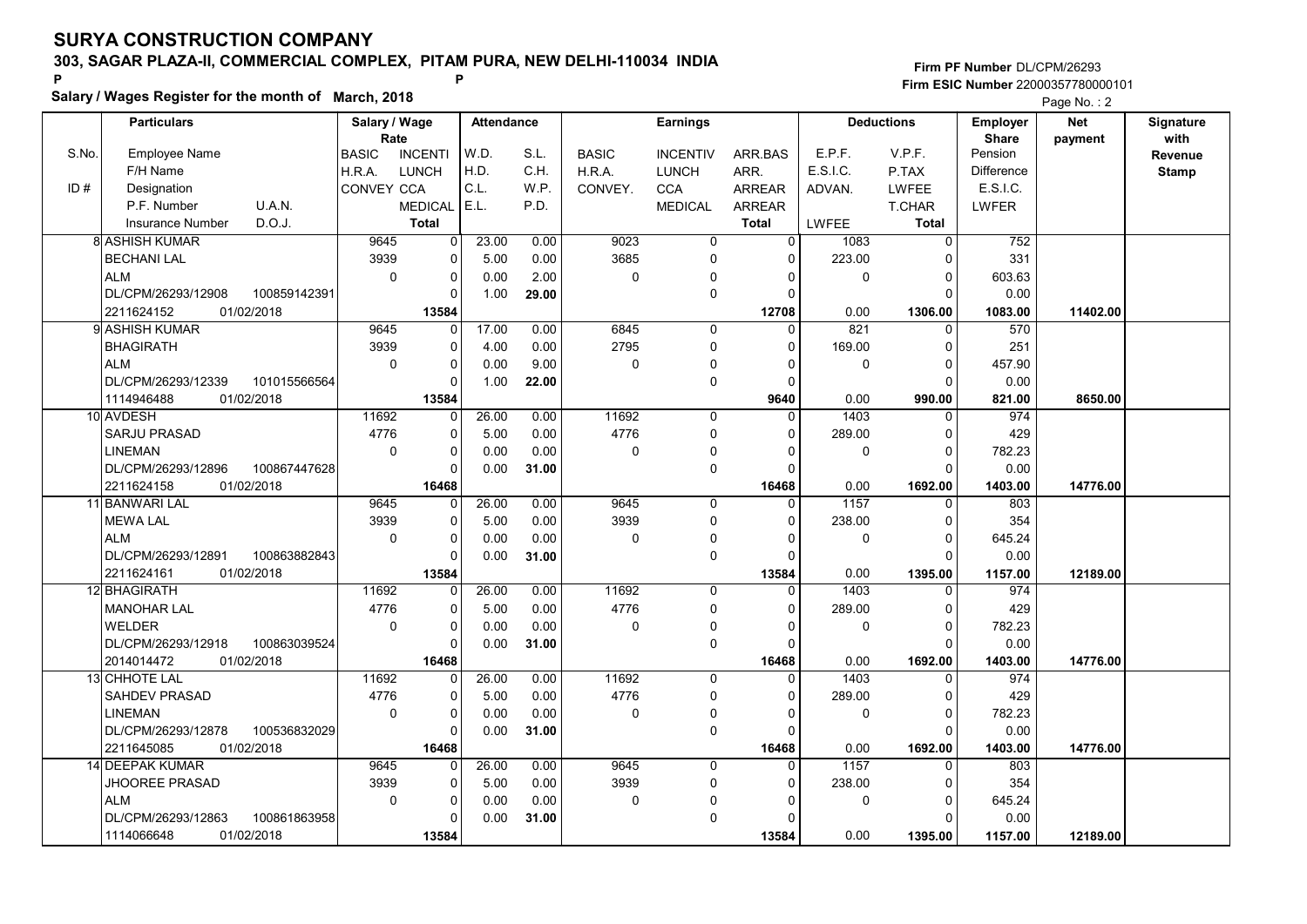Salary / Wages Register for the month of March, 2018

### Firm PF Number DL/CPM/26293 Firm ESIC Number <sup>22000357780000101</sup> P P

|       |                            |              |                       |                |                   |       |              |                 |                |                   |                   |                          | <b>Faye IVO.</b> . J  |                   |
|-------|----------------------------|--------------|-----------------------|----------------|-------------------|-------|--------------|-----------------|----------------|-------------------|-------------------|--------------------------|-----------------------|-------------------|
|       | <b>Particulars</b>         |              | Salary / Wage<br>Rate |                | <b>Attendance</b> |       |              | <b>Earnings</b> |                |                   | <b>Deductions</b> | Employer<br><b>Share</b> | <b>Net</b><br>payment | Signature<br>with |
| S.No. | <b>Employee Name</b>       |              | <b>BASIC</b>          | <b>INCENTI</b> | W.D.              | S.L.  | <b>BASIC</b> | <b>INCENTIV</b> | ARR.BAS        | E.P.F.            | V.P.F.            | Pension                  |                       | Revenue           |
|       | F/H Name                   |              | H.R.A.                | <b>LUNCH</b>   | H.D.              | C.H.  | H.R.A.       | <b>LUNCH</b>    | ARR.           | E.S.I.C.          | P.TAX             | <b>Difference</b>        |                       | <b>Stamp</b>      |
| ID#   | Designation                |              | <b>CONVEY CCA</b>     |                | C.L.              | W.P.  | CONVEY.      | <b>CCA</b>      | <b>ARREAR</b>  | ADVAN.            | <b>LWFEE</b>      | E.S.I.C.                 |                       |                   |
|       | P.F. Number<br>U.A.N.      |              |                       | <b>MEDICAL</b> | E.L.              | P.D.  |              | <b>MEDICAL</b>  | ARREAR         |                   | <b>T.CHAR</b>     | <b>LWFER</b>             |                       |                   |
|       | D.O.J.<br>Insurance Number |              |                       | <b>Total</b>   |                   |       |              |                 | <b>Total</b>   | <b>LWFEE</b>      | <b>Total</b>      |                          |                       |                   |
|       | 15 DEV NARAYAN             |              | 9645                  | $\Omega$       | 20.00             | 0.00  | 8400         | $\mathbf 0$     | $\overline{0}$ | 1008              | $\Omega$          | 700                      |                       |                   |
|       | <b>MOHAN LAL</b>           |              | 3939                  | $\Omega$       | 5.00              | 0.00  | 3431         | $\Omega$        | $\Omega$       | 208.00            | $\Omega$          | 308                      |                       |                   |
|       | <b>ALM</b>                 |              | $\mathbf 0$           | 0              | 1.00              | 4.00  | $\mathbf 0$  | $\mathbf 0$     | $\Omega$       | 0                 | $\Omega$          | 561.97                   |                       |                   |
|       | DL/CPM/26293/12864         | 100863963002 |                       | 0              | 1.00              | 27.00 |              | 0               | $\mathbf 0$    |                   | $\Omega$          | 0.00                     |                       |                   |
|       | 01/02/2018<br>2211624167   |              |                       | 13584          |                   |       |              |                 | 11831          | 0.00              | 1216.00           | 1008.00                  | 10615.00              |                   |
|       | 16 DHARMENDER KUMAR        |              | 9645                  | 0              | 26.00             | 0.00  | 9645         | $\Omega$        | 0              | $\overline{1157}$ | $\Omega$          | 803                      |                       |                   |
|       | PHOOL CHAND                |              | 3939                  | $\mathbf 0$    | 5.00              | 0.00  | 3939         | $\mathbf 0$     | $\Omega$       | 238.00            | $\Omega$          | 354                      |                       |                   |
|       | ALM                        |              | 0                     | $\mathbf 0$    | 0.00              | 0.00  | 0            | $\Omega$        | $\Omega$       | 0                 | $\mathbf 0$       | 645.24                   |                       |                   |
|       | DL/CPM/26293/12885         | 100865329935 |                       | $\Omega$       | 0.00              | 31.00 |              | $\mathbf 0$     | $\Omega$       |                   | $\Omega$          | 0.00                     |                       |                   |
|       | 01/02/2018<br>2211624178   |              |                       | 13584          |                   |       |              |                 | 13584          | 0.00              | 1395.00           | 1157.00                  | 12189.00              |                   |
|       | 17 DILEEP SINGH            |              | 9645                  | $\Omega$       | 26.00             | 0.00  | 9645         | $\Omega$        | $\Omega$       | 1157              | $\Omega$          | 803                      |                       |                   |
|       | RAM SHANKAR                |              | 3939                  | $\mathbf 0$    | 5.00              | 0.00  | 3939         | 0               | $\mathbf{0}$   | 238.00            | 0                 | 354                      |                       |                   |
|       | <b>ALM</b>                 |              | $\mathbf 0$           | $\mathbf 0$    | 0.00              | 0.00  | $\mathbf 0$  | $\mathbf{0}$    | $\Omega$       | $\mathbf 0$       | $\Omega$          | 645.24                   |                       |                   |
|       | DL/CPM/26293/12904         | 100866281542 |                       | $\Omega$       | 0.00              | 31.00 |              | $\mathbf 0$     | $\Omega$       |                   | $\Omega$          | 0.00                     |                       |                   |
|       | 01/02/2018<br>1111624180   |              |                       | 13584          |                   |       |              |                 | 13584          | 0.00              | 1395.00           | 1157.00                  | 12189.00              |                   |
|       | 18 GANGA RAM               |              | 11692                 | $\Omega$       | 26.00             | 0.00  | 11692        | $\mathbf 0$     | $\mathbf{0}$   | 1403              | $\Omega$          | 974                      |                       |                   |
|       | <b>ARJUN LAL</b>           |              | 4776                  | $\mathbf 0$    | 5.00              | 0.00  | 4776         | $\mathbf 0$     | $\Omega$       | 289.00            | $\Omega$          | 429                      |                       |                   |
|       | <b>LINEMAN</b>             |              | $\mathbf 0$           | $\Omega$       | 0.00              | 0.00  | $\mathbf 0$  | $\mathbf 0$     | $\Omega$       | 0                 | $\Omega$          | 782.23                   |                       |                   |
|       | DL/CPM/26293/12880         | 100858449251 |                       | $\Omega$       | 0.00              | 31.00 |              | $\mathbf 0$     | $\Omega$       |                   | $\Omega$          | 0.00                     |                       |                   |
|       | 1111624240<br>01/02/2018   |              |                       | 16468          |                   |       |              |                 | 16468          | 0.00              | 1692.00           | 1403.00                  | 14776.00              |                   |
|       | 19 GANGA SEWAK             |              | 11692                 | $\Omega$       | 20.00             | 0.00  | 10183        | $\Omega$        | $\Omega$       | 1222              | $\Omega$          | 848                      |                       |                   |
|       | <b>SUKH NANDAN</b>         |              | 4776                  | $\Omega$       | 5.00              | 0.00  | 4160         | $\mathbf 0$     | $\Omega$       | 251.00            | $\Omega$          | 374                      |                       |                   |
|       | <b>LINEMAN</b>             |              | $\mathbf 0$           | $\mathbf 0$    | 1.00              | 4.00  | $\pmb{0}$    | $\mathbf 0$     | $\mathbf 0$    | 0                 | $\mathbf 0$       | 681.29                   |                       |                   |
|       | DL/CPM/26293/12849         | 100868664958 |                       | $\mathbf 0$    | 1.00              | 27.00 |              | $\mathbf 0$     | $\Omega$       |                   | $\Omega$          | 0.00                     |                       |                   |
|       | 2211624243<br>01/02/2018   |              |                       | 16468          |                   |       |              |                 | 14343          | 0.00              | 1473.00           | 1222.00                  | 12870.00              |                   |
|       | 20 GAUTAM SINGH            |              | 9645                  | 0              | 26.00             | 0.00  | 9645         | $\mathbf 0$     | $\Omega$       | 1157              | 0                 | 803                      |                       |                   |
|       | <b>NIHAL SINGH</b>         |              | 3939                  | $\mathbf 0$    | 5.00              | 0.00  | 3939         | 0               | $\Omega$       | 238.00            | $\Omega$          | 354                      |                       |                   |
|       | <b>ALM</b>                 |              | $\mathbf 0$           | $\mathbf 0$    | 0.00              | 0.00  | 0            | 0               | 0              | 0                 | $\Omega$          | 645.24                   |                       |                   |
|       | DL/CPM/26293/12894         | 100864850254 |                       | $\Omega$       | 0.00              | 31.00 |              | $\mathbf 0$     | $\Omega$       |                   | $\Omega$          | 0.00                     |                       |                   |
|       | 2212979651<br>01/02/2018   |              |                       | 13584          |                   |       |              |                 | 13584          | 0.00              | 1395.00           | 1157.00                  | 12189.00              |                   |
|       | 21 GUDDU                   |              | 9645                  | 0              | 26.00             | 0.00  | 9645         | 0               | $\mathbf{0}$   | 1157              | 0                 | 803                      |                       |                   |
|       | <b>GANGA RAM</b>           |              | 3939                  | $\mathbf 0$    | 5.00              | 0.00  | 3939         | 0               | 0              | 238.00            | 0                 | 354                      |                       |                   |
|       | <b>ALM</b>                 |              | $\mathbf 0$           | $\mathbf 0$    | 0.00              | 0.00  | $\mathbf 0$  | $\mathbf{0}$    | $\Omega$       | 0                 | $\mathbf 0$       | 645.24                   |                       |                   |
|       | DL/CPM/26293/12889         | 100860805370 |                       | $\Omega$       | 0.00              | 31.00 |              | $\Omega$        | $\Omega$       |                   | $\Omega$          | 0.00                     |                       |                   |
|       | 2014013928<br>01/02/2018   |              |                       | 13584          |                   |       |              |                 | 13584          | 0.00              | 1395.00           | 1157.00                  | 12189.00              |                   |
|       |                            |              |                       |                |                   |       |              |                 |                |                   |                   |                          |                       |                   |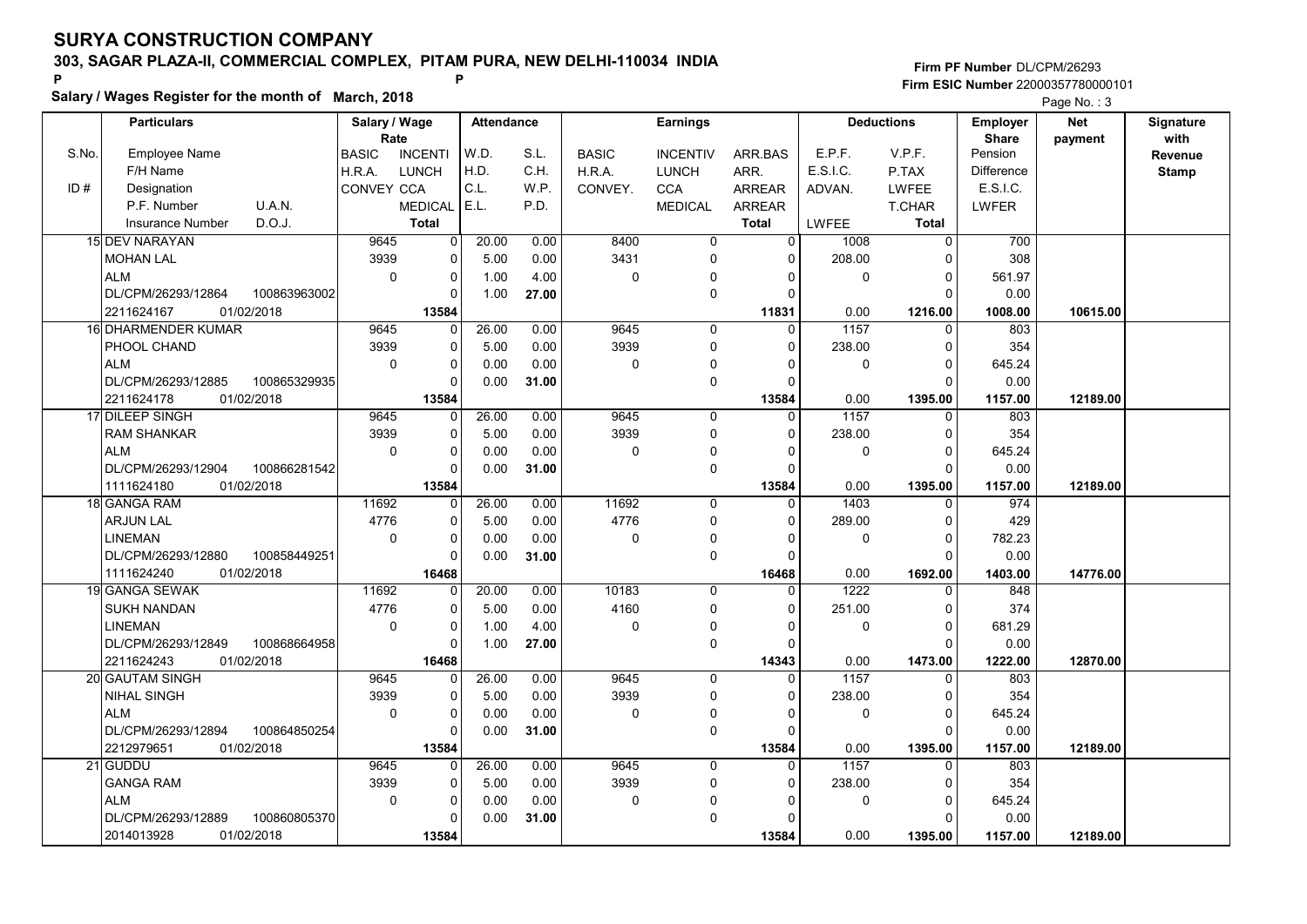Salary / Wages Register for the month of March, 2018

### Firm PF Number DL/CPM/26293 Firm ESIC Number <sup>22000357780000101</sup> P P

|       | <b>Particulars</b>      |              | Salary / Wage        |                                | <b>Attendance</b> |       |              | <b>Earnings</b>            |                       |              | <b>Deductions</b> | <b>Employer</b>         | <b>Net</b> | Signature    |
|-------|-------------------------|--------------|----------------------|--------------------------------|-------------------|-------|--------------|----------------------------|-----------------------|--------------|-------------------|-------------------------|------------|--------------|
| S.No. | <b>Employee Name</b>    |              | Rate                 |                                | W.D.              | S.L.  |              |                            |                       | E.P.F.       | V.P.F.            | <b>Share</b><br>Pension | payment    | with         |
|       | F/H Name                |              | <b>BASIC</b>         | <b>INCENTI</b><br><b>LUNCH</b> | H.D.              | C.H.  | <b>BASIC</b> | <b>INCENTIV</b>            | ARR.BAS               | E.S.I.C.     |                   | Difference              |            | Revenue      |
| ID#   | Designation             |              | H.R.A.<br>CONVEY CCA |                                | C.L.              | W.P.  | H.R.A.       | <b>LUNCH</b><br><b>CCA</b> | ARR.<br><b>ARREAR</b> |              | P.TAX             | E.S.I.C.                |            | <b>Stamp</b> |
|       | P.F. Number             | U.A.N.       |                      |                                | E.L.              | P.D.  | CONVEY.      |                            |                       | ADVAN.       | <b>LWFEE</b>      |                         |            |              |
|       | <b>Insurance Number</b> | D.O.J.       |                      | <b>MEDICAL</b><br><b>Total</b> |                   |       |              | <b>MEDICAL</b>             | <b>ARREAR</b>         |              | <b>T.CHAR</b>     | LWFER                   |            |              |
|       |                         |              |                      |                                |                   |       |              |                            | <b>Total</b>          | <b>LWFEE</b> | Total             |                         |            |              |
|       | 22 HARI KISHAN          |              | 11692                | $\mathbf 0$                    | 25.00             | 0.00  | 11692        | $\mathbf 0$                | $\overline{0}$        | 1403         | 0                 | 974                     |            |              |
|       | <b>KALE RAM</b>         |              | 4776                 | $\mathbf 0$                    | 5.00              | 0.00  | 4776         | $\Omega$                   | $\Omega$              | 289.00       | $\mathbf 0$       | 429                     |            |              |
|       | <b>FITTER</b>           |              | $\mathbf 0$          | $\pmb{0}$                      | 0.00              | 0.00  | 0            | 0                          | $\Omega$              | 0            | $\mathbf 0$       | 782.23                  |            |              |
|       | DL/CPM/26293/12871      | 100862146424 |                      | $\Omega$                       | 1.00              | 31.00 |              | $\Omega$                   | $\Omega$              |              | $\Omega$          | 0.00                    |            |              |
|       | 1111645093              | 01/02/2018   |                      | 16468                          |                   |       |              |                            | 16468                 | 0.00         | 1692.00           | 1403.00                 | 14776.00   |              |
|       | 23 HARIHAR KUSHWAHA     |              | 9645                 | $\mathbf 0$                    | 26.00             | 0.00  | 9645         | 0                          | 0                     | 1157         | 0                 | 803                     |            |              |
|       | <b>RAM KISHAN</b>       |              | 3939                 | $\mathbf 0$                    | 5.00              | 0.00  | 3939         | $\Omega$                   | $\Omega$              | 238.00       | $\mathbf 0$       | 354                     |            |              |
|       | <b>ALM</b>              |              | $\Omega$             | $\mathbf 0$                    | 0.00              | 0.00  | 0            | $\mathbf 0$                | O                     | 0            | $\mathbf 0$       | 645.24                  |            |              |
|       | DL/CPM/26293/13040      | 100866184209 |                      | $\mathbf 0$                    | 0.00              | 31.00 |              | $\mathbf 0$                | $\Omega$              |              | $\mathbf 0$       | 0.00                    |            |              |
|       | 2211624249              | 01/02/2018   |                      | 13584                          |                   |       |              |                            | 13584                 | 0.00         | 1395.00           | 1157.00                 | 12189.00   |              |
|       | 24 JAGDEV               |              | 11692                | $\mathbf 0$                    | 26.00             | 0.00  | 11692        | $\mathbf 0$                | $\Omega$              | 1403         | $\Omega$          | 974                     |            |              |
|       | <b>SHYAM LAL</b>        |              | 4776                 | $\Omega$                       | 5.00              | 0.00  | 4776         | $\Omega$                   | $\Omega$              | 289.00       | $\mathbf{0}$      | 429                     |            |              |
|       | <b>FOREMAN</b>          |              | $\Omega$             | $\Omega$                       | 0.00              | 0.00  | 0            | $\Omega$                   | $\Omega$              | $\Omega$     | $\mathbf 0$       | 782.23                  |            |              |
|       | DL/CPM/26293/13225      | 100630416557 |                      | $\mathbf 0$                    | 0.00              | 31.00 |              | $\mathbf 0$                | $\Omega$              |              | $\Omega$          | 0.00                    |            |              |
|       | 2211624253              | 01/02/2018   |                      | 16468                          |                   |       |              |                            | 16468                 | 0.00         | 1692.00           | 1403.00                 | 14776.00   |              |
|       | 25 JAI RAM              |              | 11692                | $\Omega$                       | 25.00             | 0.00  | 11692        | $\Omega$                   | $\Omega$              | 1403         | $\Omega$          | 974                     |            |              |
|       | <b>RAM LAL</b>          |              | 4776                 | 0                              | 5.00              | 0.00  | 4776         | $\mathbf 0$                | $\Omega$              | 289.00       | $\mathbf 0$       | 429                     |            |              |
|       | <b>LINEMAN</b>          |              | $\Omega$             | $\Omega$                       | 0.00              | 0.00  | 0            | 0                          | n                     | $\mathbf 0$  | $\mathbf 0$       | 782.23                  |            |              |
|       | DL/CPM/26293/12850      | 100866210958 |                      | $\Omega$                       | 1.00              | 31.00 |              | $\mathbf 0$                | $\Omega$              |              | $\Omega$          | 0.00                    |            |              |
|       | 2211624259              | 01/02/2018   |                      | 16468                          |                   |       |              |                            | 16468                 | 0.00         | 1692.00           | 1403.00                 | 14776.00   |              |
|       | 26 JHOORI               |              | 11692                | $\Omega$                       | 26.00             | 0.00  | 11692        | $\Omega$                   | $\Omega$              | 1403         | $\Omega$          | 974                     |            |              |
|       | <b>SHIV GULAB</b>       |              | 4776                 | $\Omega$                       | 5.00              | 0.00  | 4776         | $\mathbf 0$                | $\Omega$              | 289.00       | $\mathbf 0$       | 429                     |            |              |
|       | <b>FOREMAN</b>          |              | $\mathbf 0$          | $\mathbf 0$                    | 0.00              | 0.00  | 0            | 0                          | $\Omega$              | 0            | $\mathbf 0$       | 782.23                  |            |              |
|       | DL/CPM/26293/13224      | 100536820777 |                      | $\Omega$                       | 0.00              | 31.00 |              | $\Omega$                   | $\Omega$              |              | $\Omega$          | 0.00                    |            |              |
|       | 2211624261              | 01/02/2018   |                      | 16468                          |                   |       |              |                            | 16468                 | 0.00         | 1692.00           | 1403.00                 | 14776.00   |              |
|       | 27 JITENDER KUMAR       |              | 11692                | 0                              | 26.00             | 0.00  | 11692        | $\Omega$                   | 0                     | 1403         | $\Omega$          | 974                     |            |              |
|       | PHOOL CHAND             |              | 4776                 | $\mathbf 0$                    | 5.00              | 0.00  | 4776         | $\mathbf 0$                | $\Omega$              | 289.00       | $\mathbf 0$       | 429                     |            |              |
|       | <b>LINEMAN</b>          |              | $\mathbf 0$          | $\pmb{0}$                      | 0.00              | 0.00  | 0            | $\mathbf{0}$               | $\Omega$              | 0            | $\mathbf 0$       | 782.23                  |            |              |
|       | DL/CPM/26293/12903      | 100865330018 |                      | 0                              | 0.00              | 31.00 |              | $\mathbf 0$                | $\Omega$              |              | $\Omega$          | 0.00                    |            |              |
|       | 2211624263              | 01/02/2018   |                      | 16468                          |                   |       |              |                            | 16468                 | 0.00         | 1692.00           | 1403.00                 | 14776.00   |              |
|       | 28 MAHENDER             |              | 11692                | $\Omega$                       | 12.00             | 0.00  | 4903         | $\mathbf 0$                | $\Omega$              | 588          | $\Omega$          | 408                     |            |              |
|       | <b>DAL CHAND</b>        |              | 4776                 | $\mathbf 0$                    | 1.00              | 0.00  | 2003         | 0                          | 0                     | 121.00       | 0                 | 180                     |            |              |
|       | <b>LINEMAN</b>          |              | $\mathbf 0$          | 0                              | 0.00              | 0.00  | 0            | $\Omega$                   | O                     | 0            | $\mathbf 0$       | 328.04                  |            |              |
|       | DL/CPM/26293/           |              |                      | $\Omega$                       | 0.00              | 13.00 |              | $\mathbf 0$                | $\Omega$              |              | $\Omega$          | 0.00                    |            |              |
|       |                         | 19/03/2018   |                      | 16468                          |                   |       |              |                            | 6906                  | 0.00         | 709.00            | 588.00                  | 6197.00    |              |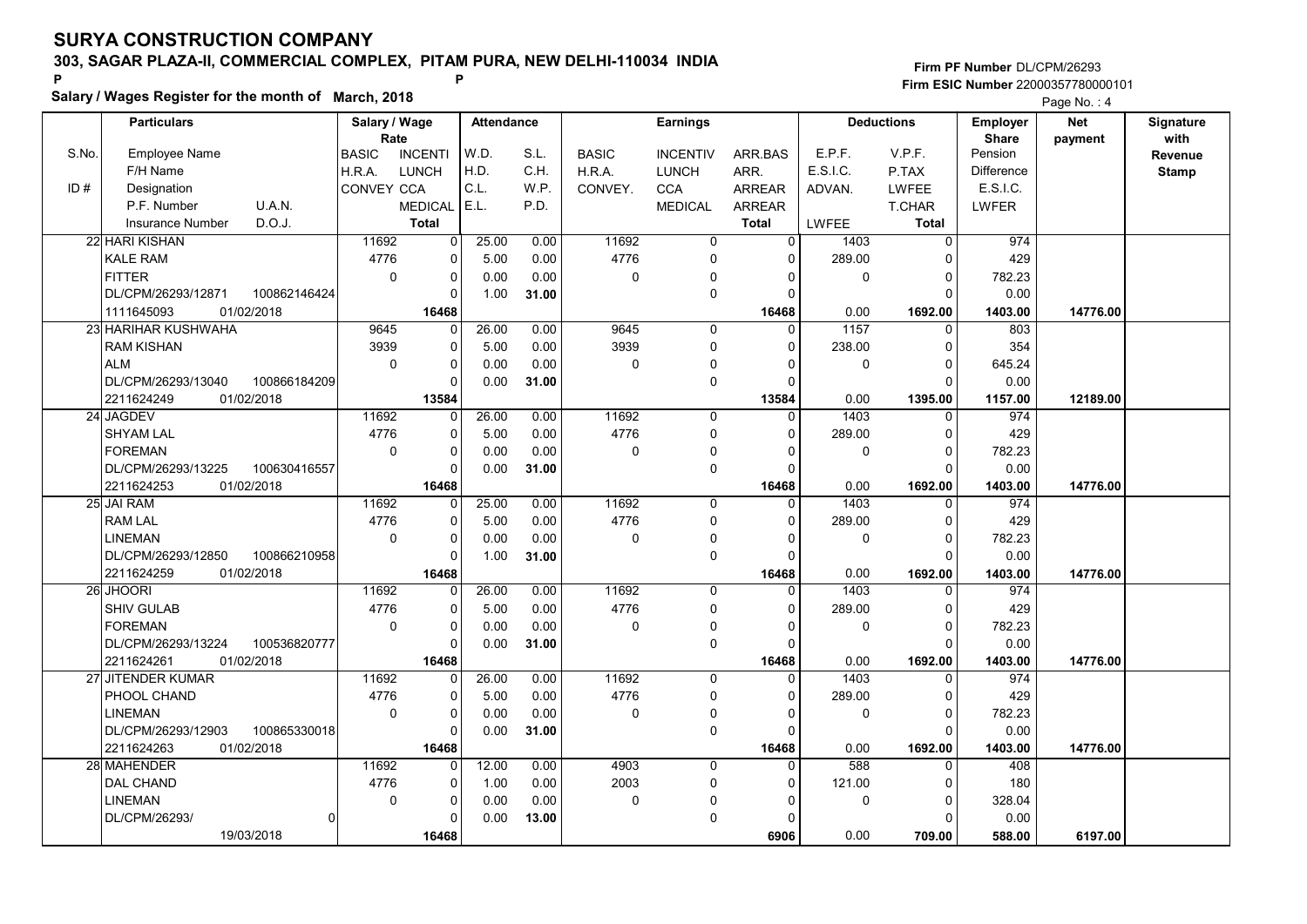Salary / Wages Register for the month of March, 2018

### Firm PF Number DL/CPM/26293 Firm ESIC Number <sup>22000357780000101</sup> P P

|                                   |                                                                                                                                                                         |                                                                                                              |                                                                                                                                                                                                                                                                                                                        |                                                                                                                                                                                                                                                                                                                                                                                  |                                                                                     |                                                                        |                                                                |                                                  |                                                                                  |                                                                                                                          | <b>Faye NO.</b> J                                                                            |                   |
|-----------------------------------|-------------------------------------------------------------------------------------------------------------------------------------------------------------------------|--------------------------------------------------------------------------------------------------------------|------------------------------------------------------------------------------------------------------------------------------------------------------------------------------------------------------------------------------------------------------------------------------------------------------------------------|----------------------------------------------------------------------------------------------------------------------------------------------------------------------------------------------------------------------------------------------------------------------------------------------------------------------------------------------------------------------------------|-------------------------------------------------------------------------------------|------------------------------------------------------------------------|----------------------------------------------------------------|--------------------------------------------------|----------------------------------------------------------------------------------|--------------------------------------------------------------------------------------------------------------------------|----------------------------------------------------------------------------------------------|-------------------|
|                                   |                                                                                                                                                                         |                                                                                                              |                                                                                                                                                                                                                                                                                                                        |                                                                                                                                                                                                                                                                                                                                                                                  |                                                                                     |                                                                        |                                                                |                                                  |                                                                                  | <b>Employer</b><br><b>Share</b>                                                                                          | <b>Net</b><br>payment                                                                        | Signature<br>with |
| <b>Employee Name</b>              | <b>BASIC</b>                                                                                                                                                            | <b>INCENTI</b>                                                                                               | W.D.                                                                                                                                                                                                                                                                                                                   | S.L.                                                                                                                                                                                                                                                                                                                                                                             | <b>BASIC</b>                                                                        | <b>INCENTIV</b>                                                        | ARR.BAS                                                        | E.P.F.                                           | V.P.F.                                                                           | Pension                                                                                                                  |                                                                                              | Revenue           |
| F/H Name                          | H.R.A.                                                                                                                                                                  |                                                                                                              | H.D.                                                                                                                                                                                                                                                                                                                   | C.H.                                                                                                                                                                                                                                                                                                                                                                             | H.R.A.                                                                              | <b>LUNCH</b>                                                           | ARR.                                                           | E.S.I.C.                                         | P.TAX                                                                            | Difference                                                                                                               |                                                                                              | <b>Stamp</b>      |
| Designation                       |                                                                                                                                                                         |                                                                                                              |                                                                                                                                                                                                                                                                                                                        | W.P.                                                                                                                                                                                                                                                                                                                                                                             |                                                                                     |                                                                        |                                                                |                                                  |                                                                                  |                                                                                                                          |                                                                                              |                   |
| P.F. Number                       |                                                                                                                                                                         |                                                                                                              |                                                                                                                                                                                                                                                                                                                        |                                                                                                                                                                                                                                                                                                                                                                                  |                                                                                     |                                                                        |                                                                |                                                  |                                                                                  |                                                                                                                          |                                                                                              |                   |
| D.O.J.<br><b>Insurance Number</b> |                                                                                                                                                                         |                                                                                                              |                                                                                                                                                                                                                                                                                                                        |                                                                                                                                                                                                                                                                                                                                                                                  |                                                                                     |                                                                        |                                                                | <b>LWFEE</b>                                     |                                                                                  |                                                                                                                          |                                                                                              |                   |
| 29 MANISH JAISWAL                 |                                                                                                                                                                         |                                                                                                              | 26.00                                                                                                                                                                                                                                                                                                                  | 0.00                                                                                                                                                                                                                                                                                                                                                                             | 9645                                                                                | $\overline{0}$                                                         | $\Omega$                                                       |                                                  | $\mathbf 0$                                                                      | 803                                                                                                                      |                                                                                              |                   |
|                                   |                                                                                                                                                                         |                                                                                                              |                                                                                                                                                                                                                                                                                                                        |                                                                                                                                                                                                                                                                                                                                                                                  |                                                                                     |                                                                        | $\Omega$                                                       |                                                  | $\Omega$                                                                         |                                                                                                                          |                                                                                              |                   |
|                                   |                                                                                                                                                                         |                                                                                                              |                                                                                                                                                                                                                                                                                                                        |                                                                                                                                                                                                                                                                                                                                                                                  |                                                                                     | $\Omega$                                                               | $\Omega$                                                       |                                                  |                                                                                  |                                                                                                                          |                                                                                              |                   |
|                                   |                                                                                                                                                                         |                                                                                                              |                                                                                                                                                                                                                                                                                                                        |                                                                                                                                                                                                                                                                                                                                                                                  |                                                                                     |                                                                        | O                                                              |                                                  |                                                                                  |                                                                                                                          |                                                                                              |                   |
|                                   |                                                                                                                                                                         |                                                                                                              |                                                                                                                                                                                                                                                                                                                        |                                                                                                                                                                                                                                                                                                                                                                                  |                                                                                     |                                                                        |                                                                |                                                  |                                                                                  |                                                                                                                          |                                                                                              |                   |
|                                   |                                                                                                                                                                         |                                                                                                              |                                                                                                                                                                                                                                                                                                                        |                                                                                                                                                                                                                                                                                                                                                                                  |                                                                                     | 0                                                                      | $\Omega$                                                       |                                                  | $\Omega$                                                                         |                                                                                                                          |                                                                                              |                   |
|                                   |                                                                                                                                                                         |                                                                                                              |                                                                                                                                                                                                                                                                                                                        |                                                                                                                                                                                                                                                                                                                                                                                  |                                                                                     | 0                                                                      | $\Omega$                                                       |                                                  | $\Omega$                                                                         |                                                                                                                          |                                                                                              |                   |
| <b>ALM</b>                        |                                                                                                                                                                         |                                                                                                              |                                                                                                                                                                                                                                                                                                                        |                                                                                                                                                                                                                                                                                                                                                                                  |                                                                                     | $\mathbf{0}$                                                           | $\Omega$                                                       |                                                  |                                                                                  |                                                                                                                          |                                                                                              |                   |
|                                   |                                                                                                                                                                         |                                                                                                              |                                                                                                                                                                                                                                                                                                                        |                                                                                                                                                                                                                                                                                                                                                                                  |                                                                                     |                                                                        | $\Omega$                                                       |                                                  | $\Omega$                                                                         |                                                                                                                          |                                                                                              |                   |
| 01/02/2018<br>1114466013          |                                                                                                                                                                         |                                                                                                              |                                                                                                                                                                                                                                                                                                                        |                                                                                                                                                                                                                                                                                                                                                                                  |                                                                                     |                                                                        | 13584                                                          | 0.00                                             | 1395.00                                                                          | 1157.00                                                                                                                  | 12189.00                                                                                     |                   |
| 31 MANTUN MAHTO                   |                                                                                                                                                                         |                                                                                                              | 26.00                                                                                                                                                                                                                                                                                                                  | 0.00                                                                                                                                                                                                                                                                                                                                                                             | 9645                                                                                | 0                                                                      | $\Omega$                                                       | 1157                                             | $\Omega$                                                                         | 803                                                                                                                      |                                                                                              |                   |
| RAMPRAVESH MAHTO                  |                                                                                                                                                                         |                                                                                                              | 5.00                                                                                                                                                                                                                                                                                                                   | 0.00                                                                                                                                                                                                                                                                                                                                                                             | 3939                                                                                | 0                                                                      | $\Omega$                                                       | 238.00                                           | $\mathbf 0$                                                                      | 354                                                                                                                      |                                                                                              |                   |
| <b>ALM</b>                        |                                                                                                                                                                         |                                                                                                              | 0.00                                                                                                                                                                                                                                                                                                                   | 0.00                                                                                                                                                                                                                                                                                                                                                                             | $\mathbf 0$                                                                         | $\Omega$                                                               | $\Omega$                                                       | $\mathbf 0$                                      | $\mathbf 0$                                                                      | 645.24                                                                                                                   |                                                                                              |                   |
| DL/CPM/26293/12874                |                                                                                                                                                                         |                                                                                                              | 0.00                                                                                                                                                                                                                                                                                                                   | 31.00                                                                                                                                                                                                                                                                                                                                                                            |                                                                                     | 0                                                                      | $\Omega$                                                       |                                                  | $\Omega$                                                                         | 0.00                                                                                                                     |                                                                                              |                   |
| 01/02/2018<br>2211624274          |                                                                                                                                                                         |                                                                                                              |                                                                                                                                                                                                                                                                                                                        |                                                                                                                                                                                                                                                                                                                                                                                  |                                                                                     |                                                                        | 13584                                                          | 0.00                                             | 1395.00                                                                          | 1157.00                                                                                                                  | 12189.00                                                                                     |                   |
| 32 MD SADIK HUSAIN                |                                                                                                                                                                         |                                                                                                              | 26.00                                                                                                                                                                                                                                                                                                                  | 0.00                                                                                                                                                                                                                                                                                                                                                                             | 9645                                                                                | 0                                                                      | $\Omega$                                                       | 1157                                             | $\mathbf 0$                                                                      | 803                                                                                                                      |                                                                                              |                   |
| <b>HASIBURRAHMAN</b>              |                                                                                                                                                                         |                                                                                                              | 5.00                                                                                                                                                                                                                                                                                                                   | 0.00                                                                                                                                                                                                                                                                                                                                                                             | 3939                                                                                | 0                                                                      | $\Omega$                                                       | 238.00                                           | $\mathbf 0$                                                                      | 354                                                                                                                      |                                                                                              |                   |
| <b>ALM</b>                        |                                                                                                                                                                         |                                                                                                              | 0.00                                                                                                                                                                                                                                                                                                                   | 0.00                                                                                                                                                                                                                                                                                                                                                                             | $\Omega$                                                                            | 0                                                                      | $\Omega$                                                       | $\Omega$                                         | $\Omega$                                                                         | 645.24                                                                                                                   |                                                                                              |                   |
| DL/CPM/26293/02528                |                                                                                                                                                                         |                                                                                                              | 0.00                                                                                                                                                                                                                                                                                                                   | 31.00                                                                                                                                                                                                                                                                                                                                                                            |                                                                                     | 0                                                                      | $\Omega$                                                       |                                                  | $\Omega$                                                                         | 0.00                                                                                                                     |                                                                                              |                   |
| 2214145558<br>01/06/2016          |                                                                                                                                                                         |                                                                                                              |                                                                                                                                                                                                                                                                                                                        |                                                                                                                                                                                                                                                                                                                                                                                  |                                                                                     |                                                                        | 13584                                                          | 0.00                                             | 1395.00                                                                          | 1157.00                                                                                                                  | 12189.00                                                                                     |                   |
| 33 MEVA RAM PAL                   |                                                                                                                                                                         |                                                                                                              | 26.00                                                                                                                                                                                                                                                                                                                  | 0.00                                                                                                                                                                                                                                                                                                                                                                             | 11692                                                                               | $\Omega$                                                               | $\Omega$                                                       | 1403                                             | $\Omega$                                                                         | 974                                                                                                                      |                                                                                              |                   |
| <b>GAYA PRASAD</b>                |                                                                                                                                                                         |                                                                                                              | 5.00                                                                                                                                                                                                                                                                                                                   | 0.00                                                                                                                                                                                                                                                                                                                                                                             | 4776                                                                                | $\Omega$                                                               | $\Omega$                                                       | 289.00                                           | $\Omega$                                                                         | 429                                                                                                                      |                                                                                              |                   |
| <b>LINEMAN</b>                    |                                                                                                                                                                         |                                                                                                              | 0.00                                                                                                                                                                                                                                                                                                                   | 0.00                                                                                                                                                                                                                                                                                                                                                                             | $\mathbf 0$                                                                         | $\mathbf 0$                                                            | O                                                              | $\mathbf 0$                                      | $\mathbf 0$                                                                      | 782.23                                                                                                                   |                                                                                              |                   |
| DL/CPM/26293/12851                |                                                                                                                                                                         |                                                                                                              | 0.00                                                                                                                                                                                                                                                                                                                   | 31.00                                                                                                                                                                                                                                                                                                                                                                            |                                                                                     | 0                                                                      | $\Omega$                                                       |                                                  | $\mathbf 0$                                                                      | 0.00                                                                                                                     |                                                                                              |                   |
| 2211624275<br>01/02/2018          |                                                                                                                                                                         |                                                                                                              |                                                                                                                                                                                                                                                                                                                        |                                                                                                                                                                                                                                                                                                                                                                                  |                                                                                     |                                                                        | 16468                                                          | 0.00                                             | 1692.00                                                                          | 1403.00                                                                                                                  | 14776.00                                                                                     |                   |
| 34 MUKESH                         |                                                                                                                                                                         |                                                                                                              | 26.00                                                                                                                                                                                                                                                                                                                  | 0.00                                                                                                                                                                                                                                                                                                                                                                             |                                                                                     | $\Omega$                                                               | $\Omega$                                                       | 1403                                             | $\mathbf 0$                                                                      | 974                                                                                                                      |                                                                                              |                   |
| JOGINDER SINGH                    |                                                                                                                                                                         |                                                                                                              | 5.00                                                                                                                                                                                                                                                                                                                   | 0.00                                                                                                                                                                                                                                                                                                                                                                             | 4776                                                                                | 0                                                                      | $\Omega$                                                       | 289.00                                           | $\mathbf 0$                                                                      | 429                                                                                                                      |                                                                                              |                   |
| <b>LINEMAN</b>                    |                                                                                                                                                                         |                                                                                                              | 0.00                                                                                                                                                                                                                                                                                                                   | 0.00                                                                                                                                                                                                                                                                                                                                                                             | $\mathbf 0$                                                                         | 0                                                                      | 0                                                              | $\mathbf 0$                                      | $\pmb{0}$                                                                        | 782.23                                                                                                                   |                                                                                              |                   |
| DL/CPM/26293/12924                |                                                                                                                                                                         |                                                                                                              | 0.00                                                                                                                                                                                                                                                                                                                   | 31.00                                                                                                                                                                                                                                                                                                                                                                            |                                                                                     | 0                                                                      | $\Omega$                                                       |                                                  | $\Omega$                                                                         | 0.00                                                                                                                     |                                                                                              |                   |
| 01/02/2018<br>2211624277          |                                                                                                                                                                         |                                                                                                              |                                                                                                                                                                                                                                                                                                                        |                                                                                                                                                                                                                                                                                                                                                                                  |                                                                                     |                                                                        | 16468                                                          | 0.00                                             | 1692.00                                                                          | 1403.00                                                                                                                  | 14776.00                                                                                     |                   |
| 35 NARESH                         |                                                                                                                                                                         |                                                                                                              | 26.00                                                                                                                                                                                                                                                                                                                  | 0.00                                                                                                                                                                                                                                                                                                                                                                             | 11692                                                                               | 0                                                                      | $\Omega$                                                       | 1403                                             | $\Omega$                                                                         | 974                                                                                                                      |                                                                                              |                   |
| <b>RAMESHWAR</b>                  |                                                                                                                                                                         |                                                                                                              | 5.00                                                                                                                                                                                                                                                                                                                   | 0.00                                                                                                                                                                                                                                                                                                                                                                             | 4776                                                                                | 0                                                                      | $\Omega$                                                       | 289.00                                           | $\mathbf 0$                                                                      | 429                                                                                                                      |                                                                                              |                   |
| <b>LINEMAN</b>                    |                                                                                                                                                                         |                                                                                                              | 0.00                                                                                                                                                                                                                                                                                                                   | 0.00                                                                                                                                                                                                                                                                                                                                                                             | $\mathbf 0$                                                                         | $\Omega$                                                               | O                                                              | $\mathbf 0$                                      | $\mathbf 0$                                                                      | 782.23                                                                                                                   |                                                                                              |                   |
| DL/CPM/26293/12870                |                                                                                                                                                                         |                                                                                                              | 0.00                                                                                                                                                                                                                                                                                                                   | 31.00                                                                                                                                                                                                                                                                                                                                                                            |                                                                                     | $\Omega$                                                               | O                                                              |                                                  | $\Omega$                                                                         | 0.00                                                                                                                     |                                                                                              |                   |
| 2211624282<br>01/02/2018          |                                                                                                                                                                         |                                                                                                              |                                                                                                                                                                                                                                                                                                                        |                                                                                                                                                                                                                                                                                                                                                                                  |                                                                                     |                                                                        | 16468                                                          | 0.00                                             | 1692.00                                                                          | 1403.00                                                                                                                  | 14776.00                                                                                     |                   |
|                                   | <b>Particulars</b><br>U.A.N.<br>N.P JAISWAL<br><b>ALM</b><br>DL/CPM/26293/12873<br>2211624272<br>01/02/2018<br>30 MANOJ KUMAR<br><b>GANGADHAR</b><br>DL/CPM/26293/12916 | 100536817361<br>100860812913<br>100866662745<br>100752988378<br>100860860471<br>100861906780<br>100866570193 | Salary / Wage<br>Rate<br><b>LUNCH</b><br><b>CONVEY CCA</b><br><b>MEDICAL</b><br><b>Total</b><br>9645<br>3939<br>$\mathbf 0$<br>9645<br>3939<br>$\mathbf 0$<br>9645<br>3939<br>$\mathbf 0$<br>9645<br>3939<br>$\mathbf 0$<br>11692<br>4776<br>$\pmb{0}$<br>11692<br>4776<br>$\mathbf 0$<br>11692<br>4776<br>$\mathbf 0$ | C.L.<br>E.L.<br>0<br>$\Omega$<br>5.00<br>0<br>0.00<br>0.00<br>0<br>13584<br>26.00<br>0 <sup>1</sup><br>0<br>5.00<br>0<br>0.00<br>0<br>0.00<br>13584<br>$\Omega$<br>0<br>0<br>$\Omega$<br>13584<br>$\Omega$<br>0<br>$\Omega$<br>$\Omega$<br>13584<br>$\Omega$<br>$\Omega$<br>0<br>0<br>16468<br>$\overline{0}$<br>0<br>0<br>0<br>16468<br>$\Omega$<br>0<br>0<br>$\Omega$<br>16468 | <b>Attendance</b><br>P.D.<br>0.00<br>0.00<br>31.00<br>0.00<br>0.00<br>0.00<br>31.00 | CONVEY.<br>3939<br>$\mathbf 0$<br>9645<br>3939<br>$\mathbf 0$<br>11692 | <b>Earnings</b><br><b>CCA</b><br><b>MEDICAL</b><br>0<br>0<br>0 | <b>ARREAR</b><br>ARREAR<br><b>Total</b><br>13584 | ADVAN.<br>1157<br>238.00<br>$\mathbf 0$<br>0.00<br>1157<br>238.00<br>$\mathbf 0$ | <b>Deductions</b><br><b>LWFEE</b><br><b>T.CHAR</b><br><b>Total</b><br>$\mathbf 0$<br>$\mathbf 0$<br>1395.00<br>$\pmb{0}$ | E.S.I.C.<br><b>LWFER</b><br>354<br>645.24<br>0.00<br>1157.00<br>803<br>354<br>645.24<br>0.00 | 12189.00          |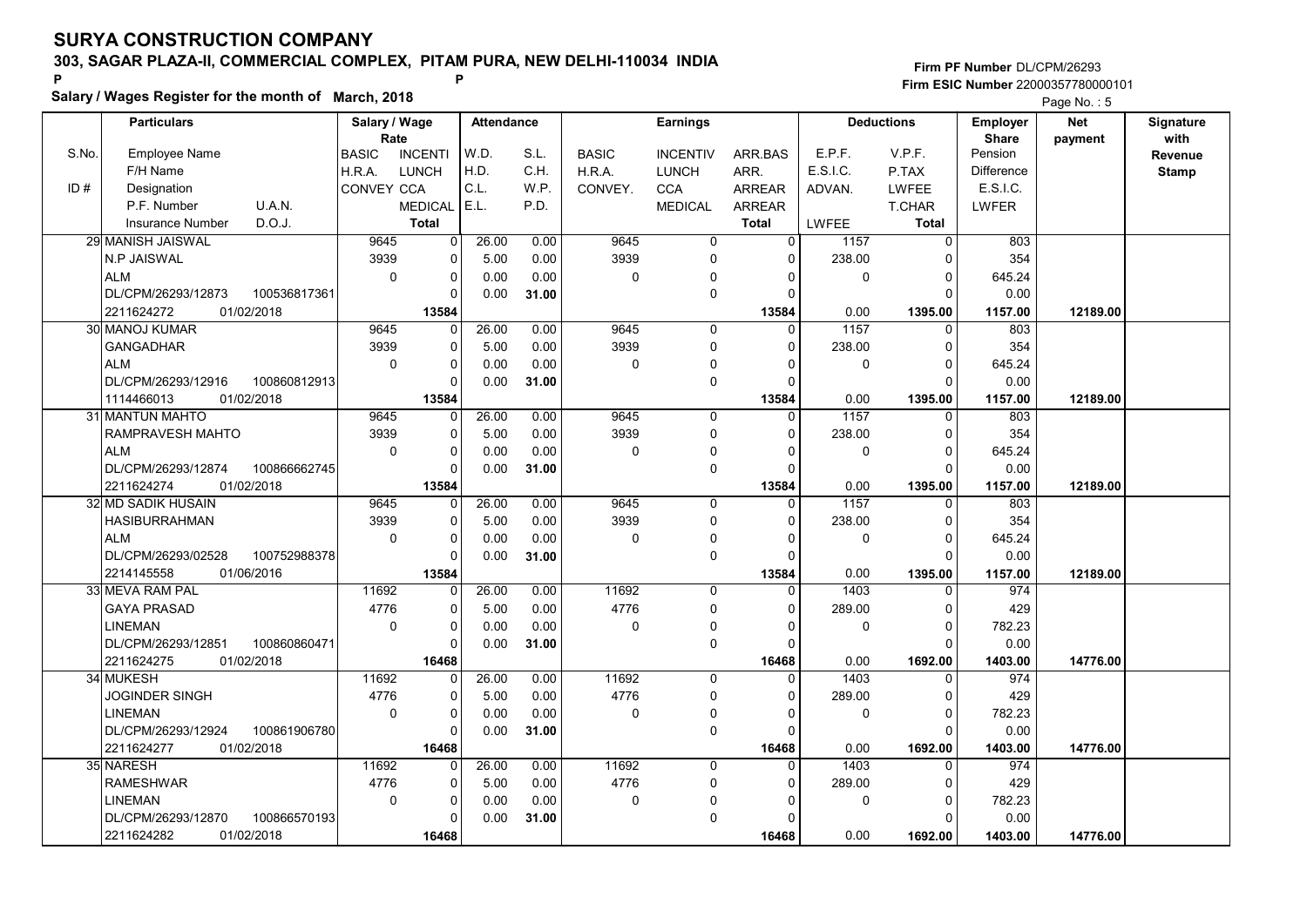Salary / Wages Register for the month of March, 2018

### Firm PF Number DL/CPM/26293 Firm ESIC Number <sup>22000357780000101</sup> P P

|       | <b>Particulars</b>                               | Salary / Wage        |                      | <b>Attendance</b> |       |              | <b>Earnings</b>         |                            |                | <b>Deductions</b>    | <b>Employer</b>         | <b>Net</b> | Signature       |
|-------|--------------------------------------------------|----------------------|----------------------|-------------------|-------|--------------|-------------------------|----------------------------|----------------|----------------------|-------------------------|------------|-----------------|
| S.No. | <b>Employee Name</b>                             | Rate<br><b>BASIC</b> | <b>INCENTI</b>       | W.D.              | S.L.  | <b>BASIC</b> | <b>INCENTIV</b>         | ARR.BAS                    | E.P.F.         | V.P.F.               | <b>Share</b><br>Pension | payment    | with<br>Revenue |
|       | F/H Name                                         | H.R.A.               | <b>LUNCH</b>         | H.D.              | C.H.  | H.R.A.       | <b>LUNCH</b>            | ARR.                       | E.S.I.C.       | P.TAX                | Difference              |            | <b>Stamp</b>    |
| ID#   | Designation                                      | CONVEY CCA           |                      | C.L.              | W.P.  |              | <b>CCA</b>              | <b>ARREAR</b>              |                | LWFEE                | E.S.I.C.                |            |                 |
|       | U.A.N.<br>P.F. Number                            |                      | <b>MEDICAL</b>       | E.L.              | P.D.  | CONVEY.      | <b>MEDICAL</b>          | <b>ARREAR</b>              | ADVAN.         | <b>T.CHAR</b>        | <b>LWFER</b>            |            |                 |
|       | D.O.J.<br><b>Insurance Number</b>                |                      | <b>Total</b>         |                   |       |              |                         | <b>Total</b>               |                | Total                |                         |            |                 |
|       |                                                  |                      |                      |                   |       | 9645         |                         |                            | <b>LWFEE</b>   |                      |                         |            |                 |
|       | 36 NARESH KUMAR                                  | 9645                 | 0                    | 26.00             | 0.00  |              | $\mathbf 0$             | $\overline{0}$<br>$\Omega$ | 1157           | 0                    | 803                     |            |                 |
|       | <b>DARSHAN</b>                                   | 3939                 | $\Omega$             | 5.00              | 0.00  | 3939         | $\Omega$                |                            | 238.00         | $\Omega$             | 354                     |            |                 |
|       | <b>ALM</b>                                       | $\Omega$             | $\mathbf 0$          | 0.00              | 0.00  | 0            | $\Omega$                | $\Omega$                   | $\Omega$       | $\Omega$             | 645.24                  |            |                 |
|       | DL/CPM/26293/12911<br>100251347833               |                      | $\Omega$             | 0.00              | 31.00 |              | $\mathbf 0$             | $\Omega$                   |                | $\Omega$             | 0.00                    |            |                 |
|       | 2211624280<br>01/02/2018                         |                      | 13584                |                   |       |              |                         | 13584                      | 0.00           | 1395.00              | 1157.00                 | 12189.00   |                 |
|       | 37 PAWAN KUMAR                                   | 9645                 | 0                    | 20.00             | 0.00  | 8400         | $\mathbf 0$             | $\Omega$                   | 1008           | 0                    | 700                     |            |                 |
|       | JAWAHAR LAL                                      | 3939                 | $\mathbf 0$          | 5.00              | 0.00  | 3431         | $\mathbf 0$             | $\Omega$                   | 208.00         | $\mathbf 0$          | 308                     |            |                 |
|       | <b>ALM</b>                                       | $\mathbf 0$          | $\mathbf 0$          | 1.00              | 4.00  | 0            | $\mathbf 0$             | U                          | 0              | $\mathbf 0$          | 561.97                  |            |                 |
|       | 100270502067<br>DL/CPM/26293/12859               |                      | $\Omega$             | 1.00              | 27.00 |              | $\Omega$                | $\Omega$                   |                | $\Omega$             | 0.00                    |            |                 |
|       | 2211624290<br>01/02/2018                         |                      | 13584                |                   |       |              |                         | 11831                      | 0.00           | 1216.00              | 1008.00                 | 10615.00   |                 |
|       | 38 PHOOL CHANDRA<br><b>CHHOTA</b>                | 9645<br>3939         | 0<br>$\Omega$        | 26.00             | 0.00  | 9645<br>3939 | $\mathbf 0$<br>$\Omega$ | $\Omega$<br>$\Omega$       | 1157<br>238.00 | $\Omega$<br>$\Omega$ | 803                     |            |                 |
|       |                                                  |                      |                      | 5.00              | 0.00  |              |                         |                            |                |                      | 354                     |            |                 |
|       | <b>ALM</b>                                       | $\mathbf 0$          | $\Omega$             | 0.00              | 0.00  | 0            | $\Omega$                | $\Omega$                   | 0              | $\mathbf 0$          | 645.24                  |            |                 |
|       | DL/CPM/26293/12886<br>100859849574<br>01/02/2018 |                      | $\mathbf 0$<br>13584 | 0.00              | 31.00 |              | 0                       | $\Omega$<br>13584          | 0.00           | $\Omega$<br>1395.00  | 0.00                    | 12189.00   |                 |
|       | 1114132925<br>39 PHOOL KUMAR                     | 11692                | 0                    | 26.00             | 0.00  | 11692        | $\Omega$                | $\Omega$                   | 1403           | $\Omega$             | 1157.00<br>974          |            |                 |
|       | CHHOTA                                           | 4776                 | $\mathbf 0$          | 5.00              | 0.00  | 4776         | $\mathbf 0$             | $\Omega$                   | 289.00         | $\mathbf 0$          | 429                     |            |                 |
|       | LINEMAN                                          | $\mathbf 0$          | 0                    | 0.00              | 0.00  | 0            | 0                       | $\Omega$                   | 0              | $\pmb{0}$            | 782.23                  |            |                 |
|       | DL/CPM/26293/12925<br>100859849588               |                      | $\mathbf 0$          | 0.00              | 31.00 |              | $\Omega$                | $\Omega$                   |                | $\Omega$             | 0.00                    |            |                 |
|       | 01/02/2018<br>2211711773                         |                      | 16468                |                   |       |              |                         | 16468                      | 0.00           | 1692.00              | 1403.00                 | 14776.00   |                 |
|       | 40 PRAMOD KUMAR                                  | 11692                | 0                    | 26.00             | 0.00  | 11692        | $\mathbf 0$             | $\Omega$                   | 1403           | $\mathbf 0$          | 974                     |            |                 |
|       | <b>MAIKU LAL</b>                                 | 4776                 | $\Omega$             | 5.00              | 0.00  | 4776         | $\Omega$                | $\Omega$                   | 289.00         | $\Omega$             | 429                     |            |                 |
|       | <b>LINEMAN</b>                                   | $\mathbf 0$          | $\mathbf 0$          | 0.00              | 0.00  | 0            | $\mathbf{0}$            | $\Omega$                   | 0              | $\mathbf 0$          | 782.23                  |            |                 |
|       | 100863531333<br>DL/CPM/26293/12876               |                      | $\Omega$             | 0.00              | 31.00 |              | $\mathbf 0$             | O                          |                | $\Omega$             | 0.00                    |            |                 |
|       | 2211645103<br>01/02/2018                         |                      | 16468                |                   |       |              |                         | 16468                      | 0.00           | 1692.00              | 1403.00                 | 14776.00   |                 |
|       | <b>41 PUTAN KUMAR</b>                            | 9645                 | $\Omega$             | 26.00             | 0.00  | 9645         | $\Omega$                | $\Omega$                   | 1157           | $\Omega$             | 803                     |            |                 |
|       | <b>RAM KARAN</b>                                 | 3939                 | $\mathbf 0$          | 5.00              | 0.00  | 3939         | $\mathbf 0$             | $\Omega$                   | 238.00         | $\mathbf 0$          | 354                     |            |                 |
|       | <b>ALM</b>                                       | $\Omega$             | 0                    | 0.00              | 0.00  | 0            | $\Omega$                | U                          | $\Omega$       | $\mathbf{0}$         | 645.24                  |            |                 |
|       | DL/CPM/26293/12890<br>100866178037               |                      | $\Omega$             | 0.00              | 31.00 |              | $\Omega$                | $\Omega$                   |                | $\Omega$             | 0.00                    |            |                 |
|       | 01/02/2018<br>2211645104                         |                      | 13584                |                   |       |              |                         | 13584                      | 0.00           | 1395.00              | 1157.00                 | 12189.00   |                 |
|       | 42 RAJ BAHADUR                                   | 9645                 | 0                    | 26.00             | 0.00  | 9645         | 0                       | $\Omega$                   | 1157           | $\mathbf 0$          | 803                     |            |                 |
|       | <b>HAR DAYAL</b>                                 | 3939                 | 0                    | 5.00              | 0.00  | 3939         | $\mathbf 0$             | $\Omega$                   | 238.00         | $\mathbf 0$          | 354                     |            |                 |
|       | <b>ALM</b>                                       | 0                    | 0                    | 0.00              | 0.00  | 0            | $\Omega$                | U                          | 0              | $\mathbf 0$          | 645.24                  |            |                 |
|       | DL/CPM/26293/12887<br>100861237410               |                      | $\Omega$             | 0.00              | 31.00 |              | $\mathbf{0}$            | 0                          |                | $\Omega$             | 0.00                    |            |                 |
|       | 1114034499<br>01/02/2018                         |                      | 13584                |                   |       |              |                         | 13584                      | 0.00           | 1395.00              | 1157.00                 | 12189.00   |                 |
|       |                                                  |                      |                      |                   |       |              |                         |                            |                |                      |                         |            |                 |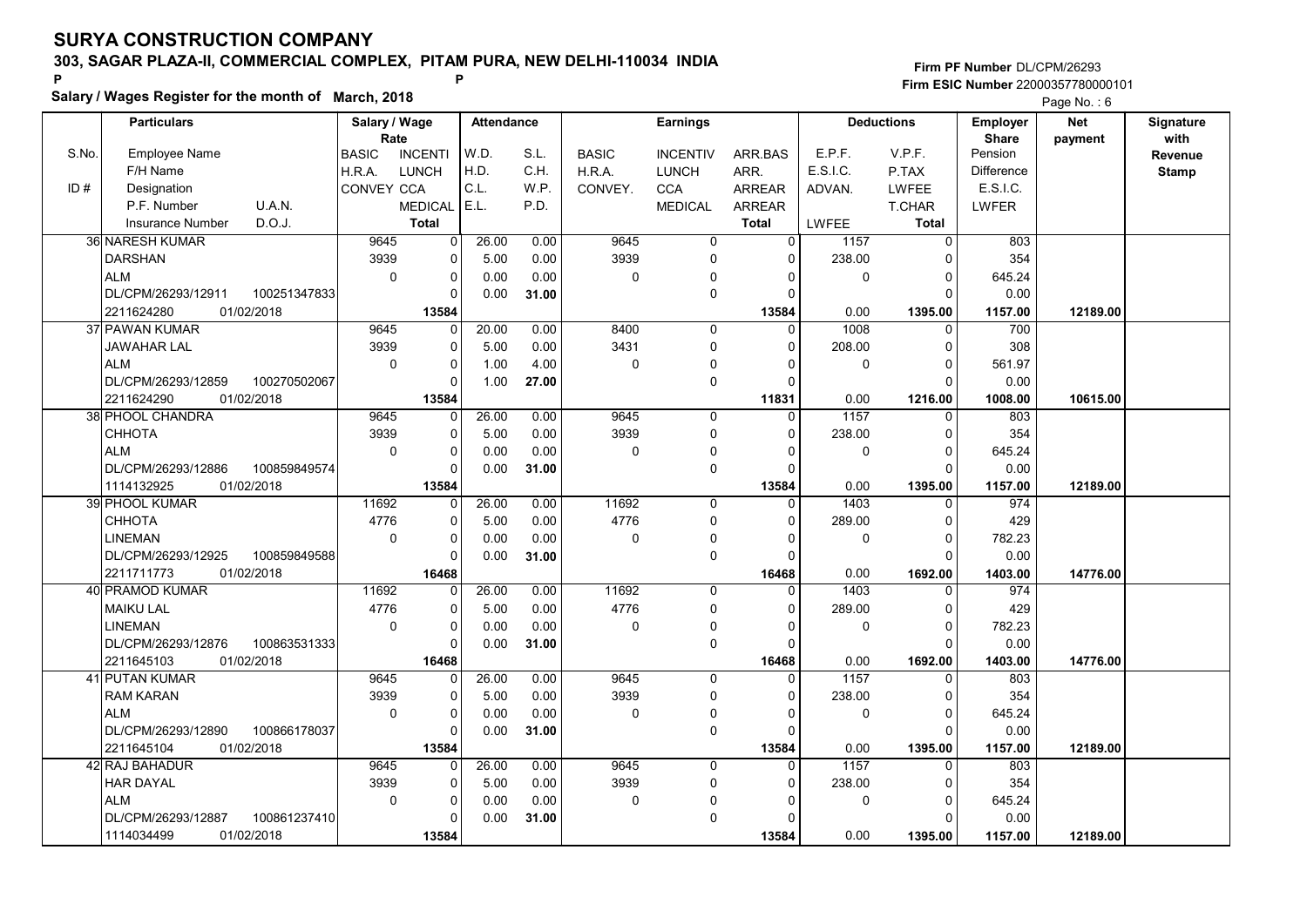Salary / Wages Register for the month of March, 2018

### Firm PF Number DL/CPM/26293 Firm ESIC Number <sup>22000357780000101</sup> P P

|       |                                    |                       |                |                   |       |              |                 |                |              |                   |                          | $\Gamma$ aye ive. $\Gamma$ |                   |
|-------|------------------------------------|-----------------------|----------------|-------------------|-------|--------------|-----------------|----------------|--------------|-------------------|--------------------------|----------------------------|-------------------|
|       | <b>Particulars</b>                 | Salary / Wage<br>Rate |                | <b>Attendance</b> |       |              | <b>Earnings</b> |                |              | <b>Deductions</b> | Employer<br><b>Share</b> | <b>Net</b><br>payment      | Signature<br>with |
| S.No. | Employee Name                      | <b>BASIC</b>          | <b>INCENTI</b> | W.D.              | S.L.  | <b>BASIC</b> | <b>INCENTIV</b> | ARR.BAS        | E.P.F.       | V.P.F.            | Pension                  |                            | Revenue           |
|       | F/H Name                           | H.R.A.                | <b>LUNCH</b>   | H.D.              | C.H.  | H.R.A.       | <b>LUNCH</b>    | ARR.           | E.S.I.C.     | P.TAX             | <b>Difference</b>        |                            | <b>Stamp</b>      |
| ID#   | Designation                        | <b>CONVEY CCA</b>     |                | C.L.              | W.P.  | CONVEY.      | <b>CCA</b>      | <b>ARREAR</b>  | ADVAN.       | <b>LWFEE</b>      | E.S.I.C.                 |                            |                   |
|       | P.F. Number<br>U.A.N.              |                       | <b>MEDICAL</b> | E.L.              | P.D.  |              | <b>MEDICAL</b>  | <b>ARREAR</b>  |              | T.CHAR            | LWFER                    |                            |                   |
|       | D.O.J.<br>Insurance Number         |                       | <b>Total</b>   |                   |       |              |                 | <b>Total</b>   | <b>LWFEE</b> | <b>Total</b>      |                          |                            |                   |
|       | 43 RAJ KUMAR                       | 9645                  | 0              | 26.00             | 0.00  | 9645         | $\mathbf 0$     | $\overline{0}$ | 1157         | $\overline{0}$    | 803                      |                            |                   |
|       | <b>GHURU</b>                       | 3939                  | $\mathbf 0$    | 5.00              | 0.00  | 3939         | $\mathbf 0$     | $\Omega$       | 238.00       | $\Omega$          | 354                      |                            |                   |
|       | <b>ALM</b>                         | $\Omega$              | $\Omega$       | 0.00              | 0.00  | 0            | 0               | $\Omega$       | 0            | $\Omega$          | 645.24                   |                            |                   |
|       | DL/CPM/26293/12888<br>100860895397 |                       | $\mathbf 0$    | 0.00              | 31.00 |              | $\mathbf 0$     | 0              |              | $\Omega$          | 0.00                     |                            |                   |
|       | 2211645105<br>01/02/2018           |                       | 13584          |                   |       |              |                 | 13584          | 0.00         | 1395.00           | 1157.00                  | 12189.00                   |                   |
|       | 44 RAJENDER KUMAR                  | 11692                 | $\Omega$       | 26.00             | 0.00  | 11692        | $\Omega$        | $\Omega$       | 1403         | $\Omega$          | 974                      |                            |                   |
|       | <b>SHIV PAL</b>                    | 4776                  | $\Omega$       | 5.00              | 0.00  | 4776         | $\Omega$        | $\Omega$       | 289.00       | $\Omega$          | 429                      |                            |                   |
|       | <b>LINEMAN</b>                     | 0                     | $\pmb{0}$      | 0.00              | 0.00  | 0            | $\Omega$        | $\Omega$       | 0            | $\pmb{0}$         | 782.23                   |                            |                   |
|       | DL/CPM/26293/12877<br>100536832254 |                       | $\Omega$       | 0.00              | 31.00 |              | $\pmb{0}$       | $\Omega$       |              | $\Omega$          | 0.00                     |                            |                   |
|       | 01/02/2018<br>2212727596           |                       | 16468          |                   |       |              |                 | 16468          | 0.00         | 1692.00           | 1403.00                  | 14776.00                   |                   |
|       | 45 RAJENDER KUMAR                  | 11692                 | $\Omega$       | 26.00             | 0.00  | 11692        | $\Omega$        | 0              | 1403         | $\mathbf 0$       | 974                      |                            |                   |
|       | <b>BAGHWAN DIN</b>                 | 4776                  | $\pmb{0}$      | 5.00              | 0.00  | 4776         | 0               | $\Omega$       | 289.00       | $\mathbf 0$       | 429                      |                            |                   |
|       | <b>LINEMAN</b>                     | $\pmb{0}$             | $\pmb{0}$      | 0.00              | 0.00  | 0            | $\mathbf 0$     | O              | 0            | $\mathbf 0$       | 782.23                   |                            |                   |
|       | DL/CPM/26293/12926<br>100536074681 |                       | $\Omega$       | 0.00              | 31.00 |              | $\pmb{0}$       | $\Omega$       |              | $\mathbf 0$       | 0.00                     |                            |                   |
|       | 2211624301<br>01/02/2018           |                       | 16468          |                   |       |              |                 | 16468          | 0.00         | 1692.00           | 1403.00                  | 14776.00                   |                   |
|       | <b>46 RAJENDRA PASWAN</b>          | 9645                  | $\mathbf 0$    | 26.00             | 0.00  | 9645         | 0               | $\Omega$       | 1157         | $\mathbf 0$       | 803                      |                            |                   |
|       | RAMESHVAR PASWAN                   | 3939                  | $\Omega$       | 5.00              | 0.00  | 3939         | $\mathbf 0$     | $\Omega$       | 238.00       | $\mathbf 0$       | 354                      |                            |                   |
|       | <b>ALM</b>                         | $\mathbf 0$           | $\mathbf 0$    | 0.00              | 0.00  | 0            | 0               | $\Omega$       | 0            | $\mathbf 0$       | 645.24                   |                            |                   |
|       | DL/CPM/26293/13039<br>100297427857 |                       | $\Omega$       | 0.00              | 31.00 |              | $\mathbf 0$     | $\Omega$       |              | $\Omega$          | 0.00                     |                            |                   |
|       | 1111645110<br>01/02/2018           |                       | 13584          |                   |       |              |                 | 13584          | 0.00         | 1395.00           | 1157.00                  | 12189.00                   |                   |
|       | 47 RAJESH KUMAR GUPTA              | 25000                 | $\mathbf{0}$   | 26.00             | 0.00  | 25000        | $\mathbf 0$     | $\Omega$       | $\mathbf 0$  | $\mathbf 0$       | $\mathbf 0$              |                            |                   |
|       | <b>MOTICHAND GUPTA</b>             | $\mathbf 0$           | $\mathbf 0$    | 5.00              | 0.00  | 0            | $\mathbf 0$     | $\Omega$       | 0.00         | $\mathbf 0$       | $\mathbf 0$              |                            |                   |
|       | <b>SUPERVISOR</b>                  | $\mathbf 0$           | $\mathbf 0$    | 0.00              | 0.00  | 0            | 0               | $\Omega$       | 0            | $\mathbf 0$       | 0.00                     |                            |                   |
|       |                                    |                       | $\mathbf 0$    | 0.00              | 31.00 |              | $\mathbf 0$     | $\Omega$       |              | $\mathbf 0$       | 0.00                     |                            |                   |
|       | <b>EXEMPTED</b><br>01/02/2018      |                       | 25000          |                   |       |              |                 | 25000          | 0.00         | 0.00              | 0.00                     | 25000.00                   |                   |
|       | 48 RAJI AHMAD                      | 11692                 | $\Omega$       | 26.00             | 0.00  | 11692        | $\Omega$        | $\Omega$       | 1403         | 0                 | 974                      |                            |                   |
|       | <b>ZAMIL</b>                       | 4776                  | $\Omega$       | 5.00              | 0.00  | 4776         | $\mathbf 0$     | $\Omega$       | 289.00       | $\Omega$          | 429                      |                            |                   |
|       | <b>LINEMAN</b>                     | $\mathbf 0$           | $\mathbf 0$    | 0.00              | 0.00  | 0            | 0               | $\Omega$       | 0            | $\mathbf 0$       | 782.23                   |                            |                   |
|       | DL/CPM/26293/13041<br>100870060810 |                       | $\Omega$       | 0.00              | 31.00 |              | $\mathbf 0$     | $\Omega$       |              | $\Omega$          | 0.00                     |                            |                   |
|       | 2014166870<br>01/02/2018           |                       | 16468          |                   |       |              |                 | 16468          | 0.00         | 1692.00           | 1403.00                  | 14776.00                   |                   |
|       | 49 RAJOL KUMAR                     | 9645                  | $\Omega$       | 26.00             | 0.00  | 9645         | $\Omega$        | $\Omega$       | 1157         | $\Omega$          | 803                      |                            |                   |
|       | SHRI LALAU                         | 3939                  | $\mathbf 0$    | 5.00              | 0.00  | 3939         | $\mathbf 0$     | $\Omega$       | 238.00       | 0                 | 354                      |                            |                   |
|       | <b>ALM</b>                         | $\mathbf 0$           | $\mathbf 0$    | 0.00              | 0.00  | 0            | $\Omega$        | 0              | 0            | $\mathbf 0$       | 645.24                   |                            |                   |
|       | DL/CPM/26293/12905<br>100868217640 |                       | $\Omega$       | 0.00              | 31.00 |              | $\Omega$        | $\Omega$       |              | $\Omega$          | 0.00                     |                            |                   |
|       | 01/02/2018<br>2211624303           |                       | 13584          |                   |       |              |                 | 13584          | 0.00         | 1395.00           | 1157.00                  | 12189.00                   |                   |
|       |                                    |                       |                |                   |       |              |                 |                |              |                   |                          |                            |                   |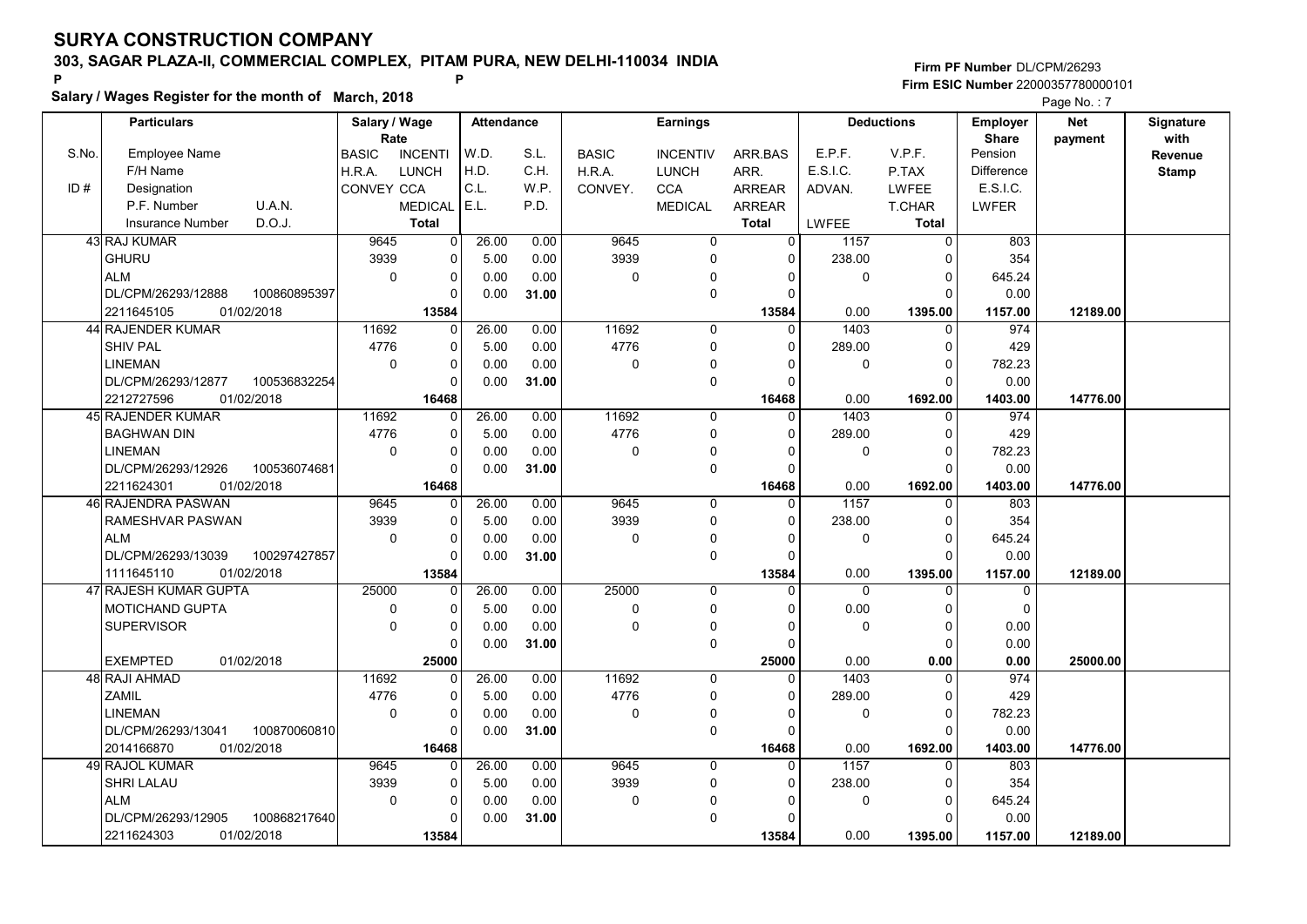Salary / Wages Register for the month of March, 2018

### Firm PF Number DL/CPM/26293 Firm ESIC Number <sup>22000357780000101</sup> P P

|       | <b>Particulars</b>      |              | Salary / Wage        |                | <b>Attendance</b> |       |                | <b>Earnings</b> |                |             | <b>Deductions</b> | Employer                | <b>Net</b> | Signature       |
|-------|-------------------------|--------------|----------------------|----------------|-------------------|-------|----------------|-----------------|----------------|-------------|-------------------|-------------------------|------------|-----------------|
| S.No. | <b>Employee Name</b>    |              | Rate<br><b>BASIC</b> | <b>INCENTI</b> | W.D.              | S.L.  | <b>BASIC</b>   | <b>INCENTIV</b> | ARR.BAS        | E.P.F.      | V.P.F.            | <b>Share</b><br>Pension | payment    | with<br>Revenue |
|       | F/H Name                |              | H.R.A.               | <b>LUNCH</b>   | H.D.              | C.H.  | H.R.A.         | <b>LUNCH</b>    | ARR.           | E.S.I.C.    | P.TAX             | <b>Difference</b>       |            | <b>Stamp</b>    |
| ID#   | Designation             |              | CONVEY CCA           |                | C.L.              | WP.   | CONVEY.        | <b>CCA</b>      | <b>ARREAR</b>  | ADVAN.      | <b>LWFEE</b>      | E.S.I.C.                |            |                 |
|       | P.F. Number             | U.A.N.       |                      | <b>MEDICAL</b> | E.L.              | P.D.  |                | <b>MEDICAL</b>  | <b>ARREAR</b>  |             | T.CHAR            | LWFER                   |            |                 |
|       | <b>Insurance Number</b> | D.O.J.       |                      | <b>Total</b>   |                   |       |                |                 | <b>Total</b>   | LWFEE       | Total             |                         |            |                 |
|       | 50 RAKESH KUMAR         |              | 9645                 | 0              | 18.00             | 0.00  | 7156           | 0               | $\overline{0}$ | 859         | 0                 | 596                     |            |                 |
|       | <b>PURAN SINGH</b>      |              | 3939                 | $\Omega$       | 4.00              | 0.00  | 2922           | $\Omega$        | $\Omega$       | 177.00      | $\Omega$          | 263                     |            |                 |
|       | <b>ALM</b>              |              | $\mathbf 0$          | 0              | 0.00              | 8.00  | $\overline{0}$ | $\Omega$        | $\Omega$       | $\mathbf 0$ | $\mathbf 0$       | 478.71                  |            |                 |
|       | DL/CPM/26293/12860      | 100299395687 |                      | 0              | 1.00              | 23.00 |                | $\mathbf 0$     | $\Omega$       |             | $\Omega$          | 0.00                    |            |                 |
|       | 2211624313              | 01/02/2018   |                      | 13584          |                   |       |                |                 | 10078          | 0.00        | 1036.00           | 859.00                  | 9042.00    |                 |
|       | 51 RAKESH KUMAR         |              | 11692                | $\mathbf 0$    | 26.00             | 0.00  | 11692          | $\mathbf 0$     | $\Omega$       | 1403        | $\mathbf 0$       | 974                     |            |                 |
|       | <b>SHIV KUMAR</b>       |              | 4776                 | $\mathbf 0$    | 5.00              | 0.00  | 4776           | $\mathbf 0$     | $\Omega$       | 289.00      | $\Omega$          | 429                     |            |                 |
|       | <b>LINEMAN</b>          |              | $\Omega$             | 0              | 0.00              | 0.00  | 0              | $\Omega$        | $\Omega$       | 0           | $\Omega$          | 782.23                  |            |                 |
|       | DL/CPM/26293/12879      | 100868077708 |                      | 0              | 0.00              | 31.00 |                | $\mathbf 0$     | $\Omega$       |             | $\Omega$          | 0.00                    |            |                 |
|       | 1112966934              | 01/02/2018   |                      | 16468          |                   |       |                |                 | 16468          | 0.00        | 1692.00           | 1403.00                 | 14776.00   |                 |
|       | 52 RAKESH KUMAR         |              | 9645                 | $\mathbf 0$    | 20.00             | 0.00  | 8089           | $\Omega$        | $\Omega$       | 971         | $\Omega$          | 674                     |            |                 |
|       | <b>HARI RAM</b>         |              | 3939                 | $\pmb{0}$      | 5.00              | 0.00  | 3304           | $\Omega$        | $\Omega$       | 200.00      | $\Omega$          | 297                     |            |                 |
|       | <b>ALM</b>              |              | $\mathbf 0$          | $\mathbf 0$    | 0.00              | 5.00  | 0              | $\Omega$        | $\Omega$       | $\mathbf 0$ | $\Omega$          | 541.17                  |            |                 |
|       | DL/CPM/26293/12906      | 100299395694 |                      | $\mathbf 0$    | 1.00              | 26.00 |                | 0               | $\Omega$       |             | $\Omega$          | 0.00                    |            |                 |
|       | 2212966936              | 01/02/2018   |                      | 13584          |                   |       |                |                 | 11393          | 0.00        | 1171.00           | 971.00                  | 10222.00   |                 |
|       | 53 RAKESH KUMAR         |              | 9645                 | $\mathbf 0$    | 26.00             | 0.00  | 9645           | $\Omega$        | $\Omega$       | 1157        | $\mathbf{0}$      | 803                     |            |                 |
|       | <b>RAJAN</b>            |              | 3939                 | $\mathbf 0$    | 5.00              | 0.00  | 3939           | $\mathbf 0$     | $\Omega$       | 238.00      | $\mathbf 0$       | 354                     |            |                 |
|       | <b>ALM</b>              |              | $\Omega$             | $\mathbf 0$    | 0.00              | 0.00  | 0              | $\mathbf 0$     | $\Omega$       | $\mathbf 0$ | $\mathbf 0$       | 645.24                  |            |                 |
|       | DL/CPM/26293/12907      | 100865898966 |                      | $\mathbf 0$    | 0.00              | 31.00 |                | $\mathbf 0$     | $\Omega$       |             | $\Omega$          | 0.00                    |            |                 |
|       | 2211685737              | 01/02/2018   |                      | 13584          |                   |       |                |                 | 13584          | 0.00        | 1395.00           | 1157.00                 | 12189.00   |                 |
|       | 54 RAM BARAN            |              | 11692                | 0              | 26.00             | 0.00  | 11692          | $\Omega$        | $\Omega$       | 1403        | $\Omega$          | 974                     |            |                 |
|       | <b>SUK LAL</b>          |              | 4776                 | 0              | 5.00              | 0.00  | 4776           | 0               | $\Omega$       | 289.00      | $\mathbf 0$       | 429                     |            |                 |
|       | <b>LINEMAN</b>          |              | $\mathbf 0$          | $\mathbf 0$    | 0.00              | 0.00  | 0              | $\Omega$        | $\Omega$       | $\mathbf 0$ | $\mathbf 0$       | 782.23                  |            |                 |
|       | DL/CPM/26293/12928      | 100868657150 |                      | 0              | 0.00              | 31.00 |                | $\mathbf 0$     | $\Omega$       |             | $\Omega$          | 0.00                    |            |                 |
|       | 2211685743              | 01/02/2018   |                      | 16468          |                   |       |                |                 | 16468          | 0.00        | 1692.00           | 1403.00                 | 14776.00   |                 |
|       | 55 RAM DHANI            |              | 11692                | $\Omega$       | 14.00             | 0.00  | 6412           | $\Omega$        | $\Omega$       | 769         | $\Omega$          | 534                     |            |                 |
|       | <b>RAM DIN</b>          |              | 4776                 | 0              | 2.00              | 0.00  | 2619           | 0               | $\Omega$       | 159.00      | $\mathbf 0$       | 235                     |            |                 |
|       | <b>LINEMAN</b>          |              | $\Omega$             | $\mathbf 0$    | 0.00              | 14.00 | 0              | $\Omega$        | $\Omega$       | $\Omega$    | $\mathbf 0$       | 428.97                  |            |                 |
|       | DL/CPM/26293/12898      | 100866162934 |                      | $\mathbf 0$    | 1.00              | 17.00 |                | $\mathbf 0$     | $\Omega$       |             | $\Omega$          | 0.00                    |            |                 |
|       | 1114810592              | 01/02/2018   |                      | 16468          |                   |       |                |                 | 9031           | 0.00        | 928.00            | 769.00                  | 8103.00    |                 |
|       | 56 RAM KARAN            |              | 9645                 | $\mathbf 0$    | 26.00             | 0.00  | 9645           | $\mathbf 0$     | $\Omega$       | 1157        | $\mathbf 0$       | 803                     |            |                 |
|       | <b>VISHRAM</b>          |              | 3939                 | 0              | 5.00              | 0.00  | 3939           | $\mathbf 0$     | 0              | 238.00      | 0                 | 354                     |            |                 |
|       | <b>ALM</b>              |              | $\Omega$             | $\mathbf 0$    | 0.00              | 0.00  | 0              | $\mathbf 0$     | O              | 0           | $\Omega$          | 645.24                  |            |                 |
|       | DL/CPM/26293/12861      | 100869846871 |                      | $\Omega$       | 0.00              | 31.00 |                | $\mathbf 0$     | $\Omega$       |             | $\Omega$          | 0.00                    |            |                 |
|       | 2211624323              | 01/02/2018   |                      | 13584          |                   |       |                |                 | 13584          | 0.00        | 1395.00           | 1157.00                 | 12189.00   |                 |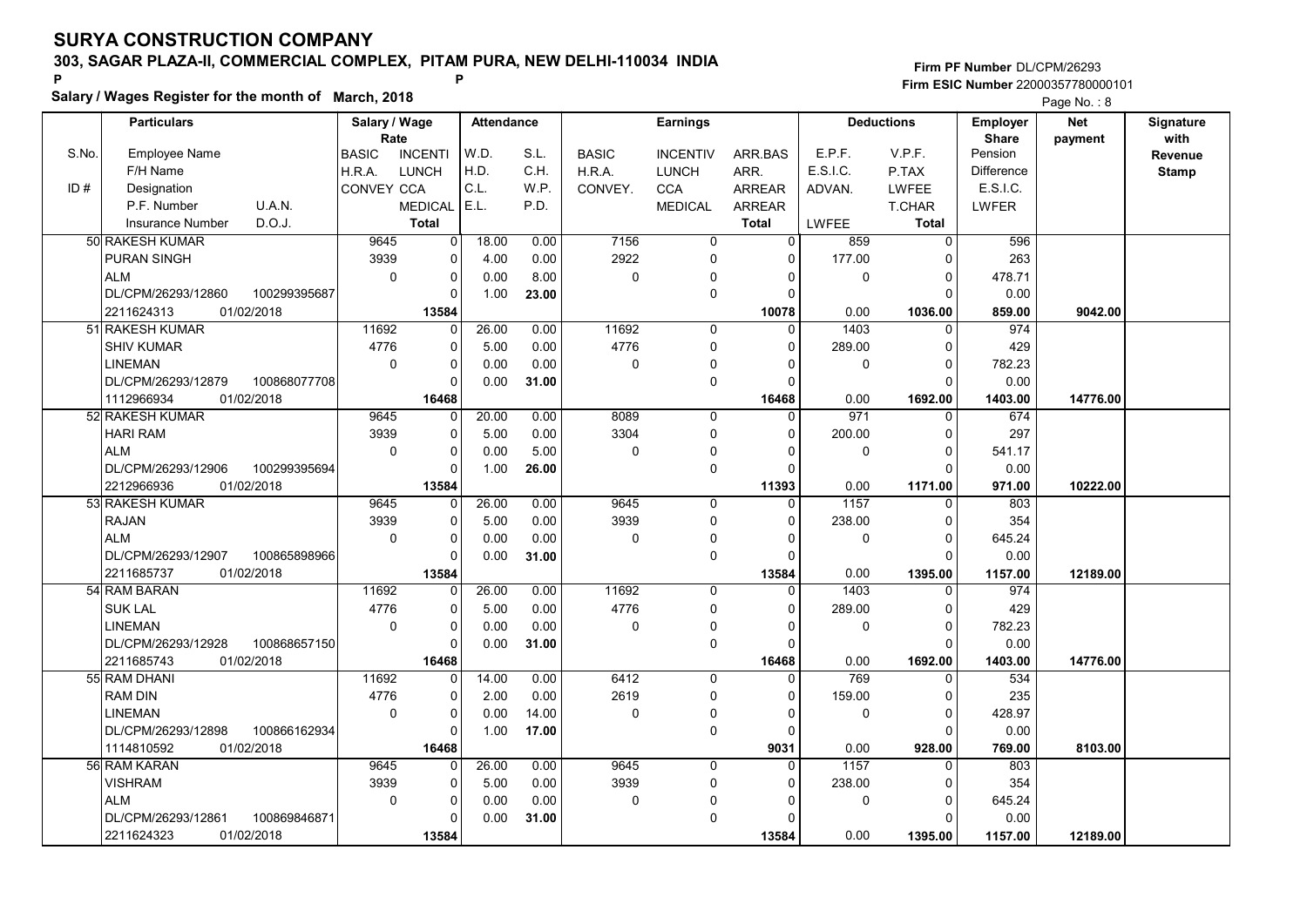Salary / Wages Register for the month of March, 2018

### Firm PF Number DL/CPM/26293 Firm ESIC Number <sup>22000357780000101</sup> P P

|       |                                    |                       |                |                   |       |              |                 |               |                   |                   |                                 | <b>Faye NO.</b> 9     |                   |
|-------|------------------------------------|-----------------------|----------------|-------------------|-------|--------------|-----------------|---------------|-------------------|-------------------|---------------------------------|-----------------------|-------------------|
|       | <b>Particulars</b>                 | Salary / Wage<br>Rate |                | <b>Attendance</b> |       |              | <b>Earnings</b> |               |                   | <b>Deductions</b> | <b>Employer</b><br><b>Share</b> | <b>Net</b><br>payment | Signature<br>with |
| S.No. | Employee Name                      | <b>BASIC</b>          | <b>INCENTI</b> | W.D.              | S.L.  | <b>BASIC</b> | <b>INCENTIV</b> | ARR.BAS       | E.P.F.            | V.P.F.            | Pension                         |                       | Revenue           |
|       | F/H Name                           | H.R.A.                | <b>LUNCH</b>   | H.D.              | C.H.  | H.R.A.       | <b>LUNCH</b>    | ARR.          | E.S.I.C.          | P.TAX             | <b>Difference</b>               |                       | <b>Stamp</b>      |
| ID#   | Designation                        | <b>CONVEY CCA</b>     |                | C.L.              | W.P.  | CONVEY.      | <b>CCA</b>      | <b>ARREAR</b> | ADVAN.            | <b>LWFEE</b>      | E.S.I.C.                        |                       |                   |
|       | P.F. Number<br>U.A.N.              |                       | <b>MEDICAL</b> | E.L.              | P.D.  |              | <b>MEDICAL</b>  | ARREAR        |                   | <b>T.CHAR</b>     | LWFER                           |                       |                   |
|       | D.O.J.<br>Insurance Number         |                       | <b>Total</b>   |                   |       |              |                 | <b>Total</b>  | <b>LWFEE</b>      | <b>Total</b>      |                                 |                       |                   |
|       | 57 RAM KISHOR                      | 11692                 | $\overline{0}$ | 8.00              | 0.00  | 3772         | $\overline{0}$  | $\Omega$      | 453               | $\mathbf 0$       | 314                             |                       |                   |
|       | <b>GHURU PRASAD</b>                | 4776                  | 0              | 1.00              | 0.00  | 1541         | 0               | $\Omega$      | 93.00             | $\Omega$          | 139                             |                       |                   |
|       | <b>LINEMAN</b>                     | $\mathbf 0$           | $\mathbf 0$    | 0.00              | 21.00 | $\mathbf 0$  | 0               | $\Omega$      | $\mathbf 0$       | $\Omega$          | 252.37                          |                       |                   |
|       | DL/CPM/26293/12897<br>100536814556 |                       | 0              | 1.00              | 10.00 |              | 0               | $\mathbf 0$   |                   | $\mathbf 0$       | 0.00                            |                       |                   |
|       | 01/02/2018<br>1111624328           |                       | 16468          |                   |       |              |                 | 5313          | 0.00              | 546.00            | 453.00                          | 4767.00               |                   |
|       | 58 RAM NARESH                      | 9645                  | $\mathbf 0$    | 26.00             | 0.00  | 9645         | 0               | $\Omega$      | $\overline{1157}$ | $\Omega$          | 803                             |                       |                   |
|       | <b>GHURU PRASAD</b>                | 3939                  | $\mathbf 0$    | 5.00              | 0.00  | 3939         | 0               | $\Omega$      | 238.00            | $\Omega$          | 354                             |                       |                   |
|       | <b>ALM</b>                         | $\mathbf 0$           | 0              | 0.00              | 0.00  | $\mathbf 0$  | 0               | 0             | 0                 | 0                 | 645.24                          |                       |                   |
|       | DL/CPM/26293/12865<br>100860895402 |                       | $\mathbf 0$    | 0.00              | 31.00 |              | 0               | $\Omega$      |                   | $\Omega$          | 0.00                            |                       |                   |
|       | 01/02/2018<br>2211645115           |                       | 13584          |                   |       |              |                 | 13584         | 0.00              | 1395.00           | 1157.00                         | 12189.00              |                   |
|       | 59 RAM PRAKASH KHURANA             | 26000                 | $\Omega$       | 26.00             | 0.00  | 26000        | 0               | $\Omega$      | $\mathbf{0}$      | $\Omega$          | 0                               |                       |                   |
|       | <b>JESA RAM KHURANA</b>            | 0                     | 0              | 5.00              | 0.00  | $\mathbf 0$  | 0               | $\Omega$      | 0.00              | $\mathbf 0$       | $\mathbf 0$                     |                       |                   |
|       | DISTT CORDI.                       | $\mathbf 0$           | 0              | 0.00              | 0.00  | 0            | $\Omega$        | $\Omega$      | $\mathbf 0$       | $\Omega$          | 0.00                            |                       |                   |
|       |                                    |                       | $\mathbf 0$    | 0.00              | 31.00 |              | 0               | $\Omega$      |                   | $\Omega$          | 0.00                            |                       |                   |
|       | <b>EXEMPTED</b><br>01/02/2018      |                       | 26000          |                   |       |              |                 | 26000         | 0.00              | 0.00              | 0.00                            | 26000.00              |                   |
|       | 60 RAM PRASAD                      | 11692                 | $\mathbf 0$    | 26.00             | 0.00  | 11692        | $\mathbf 0$     | $\mathbf{0}$  | 1403              | $\mathbf 0$       | 974                             |                       |                   |
|       | <b>RAGHUBIR PRASAD</b>             | 4776                  | 0              | 5.00              | 0.00  | 4776         | 0               | $\Omega$      | 289.00            | $\mathbf 0$       | 429                             |                       |                   |
|       | <b>FOREMAN</b>                     | $\mathbf 0$           | 0              | 0.00              | 0.00  | 0            | 0               | $\Omega$      | $\mathbf{0}$      | $\mathbf 0$       | 782.23                          |                       |                   |
|       | DL/CPM/26293/13226<br>100865807603 |                       | $\Omega$       | 0.00              | 31.00 |              | 0               | $\Omega$      |                   | $\Omega$          | 0.00                            |                       |                   |
|       | 1111624329<br>01/02/2018           |                       | 16468          |                   |       |              |                 | 16468         | 0.00              | 1692.00           | 1403.00                         | 14776.00              |                   |
|       | 61 RAMESH CHAND                    | 11692                 | 0              | 26.00             | 0.00  | 11692        | $\Omega$        | $\Omega$      | 1403              | $\Omega$          | 974                             |                       |                   |
|       | <b>PUTANI</b>                      | 4776                  | 0              | 5.00              | 0.00  | 4776         | 0               | $\Omega$      | 289.00            | $\Omega$          | 429                             |                       |                   |
|       | <b>FITTER</b>                      | $\mathbf 0$           | $\pmb{0}$      | 0.00              | 0.00  | $\mathbf 0$  | 0               | $\Omega$      | $\mathbf 0$       | $\mathbf 0$       | 782.23                          |                       |                   |
|       | DL/CPM/26293/12920<br>100629686155 |                       | 0              | 0.00              | 31.00 |              | 0               | $\Omega$      |                   | $\Omega$          | 0.00                            |                       |                   |
|       | 2211624336<br>01/02/2018           |                       | 16468          |                   |       |              |                 | 16468         | 0.00              | 1692.00           | 1403.00                         | 14776.00              |                   |
|       | 62 RAMU VERMA                      | 11692                 | 0              | 13.00             | 0.00  | 6035         | 0               | 0             | 724               | $\mathbf 0$       | 503                             |                       |                   |
|       | <b>MANARE VERMA</b>                | 4776                  | $\mathbf 0$    | 2.00              | 0.00  | 2465         | 0               | $\Omega$      | 149.00            | $\mathbf 0$       | 221                             |                       |                   |
|       | <b>LINEMAN</b>                     | $\mathbf 0$           | 0              | 0.00              | 15.00 | $\mathbf 0$  | 0               | 0             | $\mathbf 0$       | $\mathbf 0$       | 403.75                          |                       |                   |
|       | 100536822319<br>DL/CPM/26293/12857 |                       | $\mathbf 0$    | 1.00              | 16.00 |              | 0               | $\Omega$      |                   | $\Omega$          | 0.00                            |                       |                   |
|       | 01/02/2018<br>2211685747           |                       | 16468          |                   |       |              |                 | 8500          | 0.00              | 873.00            | 724.00                          | 7627.00               |                   |
|       | 63 RANJIT KUMAR                    | 9645                  | $\mathbf 0$    | 16.00             | 0.00  | 6223         | $\mathbf 0$     | $\Omega$      | 747               | $\Omega$          | 518                             |                       |                   |
|       | <b>RAM DAYAL</b>                   | 3939                  | 0              | 3.00              | 0.00  | 2541         | 0               | 0             | 154.00            | $\mathbf 0$       | 229                             |                       |                   |
|       | <b>ALM</b>                         | $\mathbf 0$           | $\mathbf 0$    | 0.00              | 11.00 | 0            | $\Omega$        | $\Omega$      | $\mathbf 0$       | $\Omega$          | 416.29                          |                       |                   |
|       | DL/CPM/26293/12892<br>100866157752 |                       | $\mathbf 0$    | 1.00              | 20.00 |              | 0               | $\Omega$      |                   | $\Omega$          | 0.00                            |                       |                   |
|       | 2014051883<br>01/02/2018           |                       | 13584          |                   |       |              |                 | 8764          | 0.00              | 901.00            | 747.00                          | 7863.00               |                   |
|       |                                    |                       |                |                   |       |              |                 |               |                   |                   |                                 |                       |                   |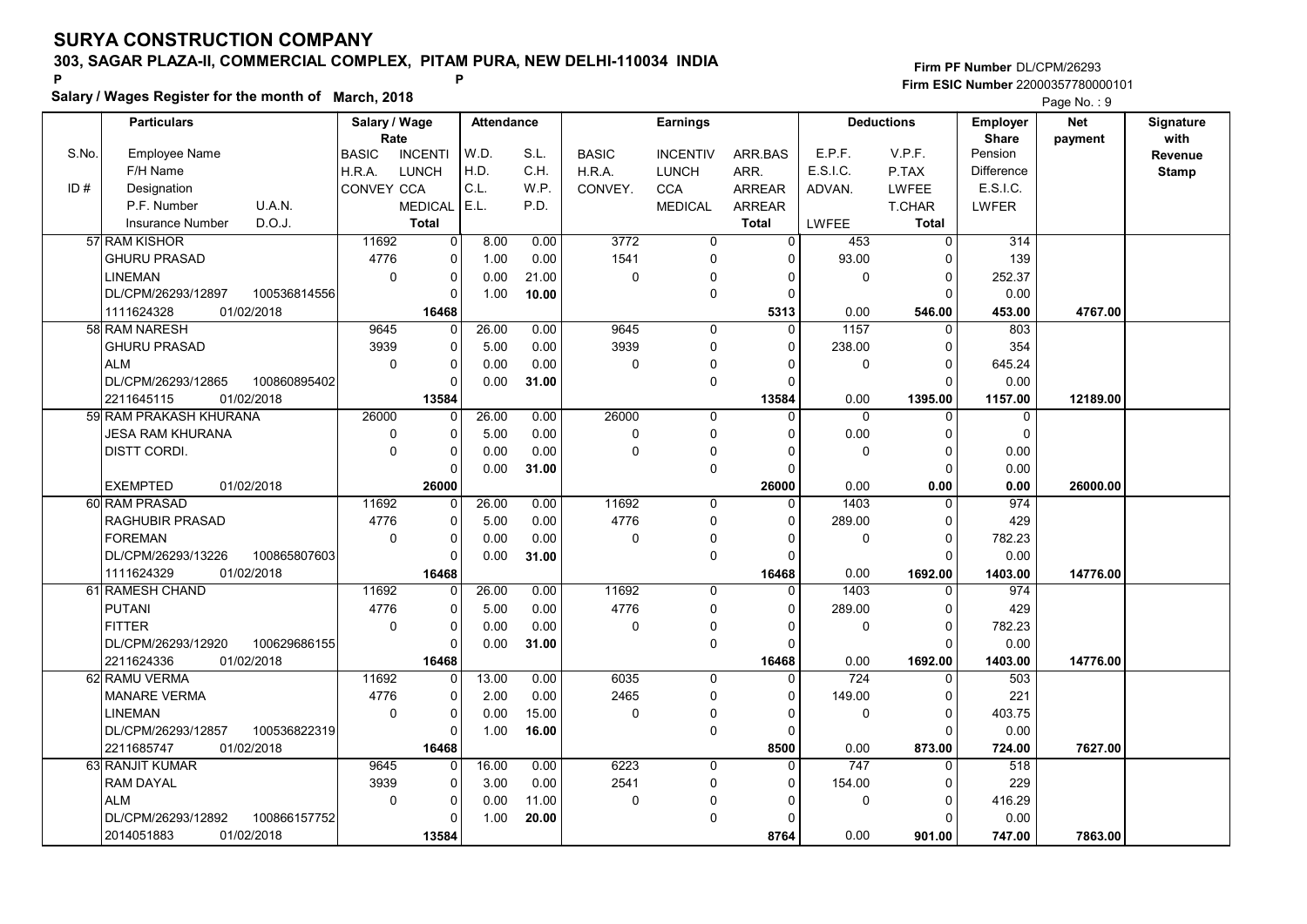Salary / Wages Register for the month of March, 2018

## Firm PF Number DL/CPM/26293 Firm ESIC Number <sup>22000357780000101</sup> P P

|       | <b>Particulars</b>             |              | Salary / Wage        |                | <b>Attendance</b> |       |              | <b>Earnings</b> |                   |              | <b>Deductions</b>       | <b>Employer</b>         | <b>Net</b> | Signature       |
|-------|--------------------------------|--------------|----------------------|----------------|-------------------|-------|--------------|-----------------|-------------------|--------------|-------------------------|-------------------------|------------|-----------------|
| S.No. | <b>Employee Name</b>           |              | Rate<br><b>BASIC</b> | <b>INCENTI</b> | W.D.              | S.L.  | <b>BASIC</b> | <b>INCENTIV</b> | ARR.BAS           | E.P.F.       | V.P.F.                  | <b>Share</b><br>Pension | payment    | with<br>Revenue |
|       | F/H Name                       |              | H.R.A.               | <b>LUNCH</b>   | H.D.              | C.H.  | H.R.A.       | <b>LUNCH</b>    | ARR.              | E.S.I.C.     | P.TAX                   | Difference              |            | <b>Stamp</b>    |
| ID#   | Designation                    |              | CONVEY CCA           |                | C.L.              | W.P.  | CONVEY.      | <b>CCA</b>      | <b>ARREAR</b>     | ADVAN.       | <b>LWFEE</b>            | E.S.I.C.                |            |                 |
|       | P.F. Number                    | U.A.N.       |                      | <b>MEDICAL</b> | E.L.              | P.D.  |              | <b>MEDICAL</b>  | <b>ARREAR</b>     |              | <b>T.CHAR</b>           | LWFER                   |            |                 |
|       | <b>Insurance Number</b>        | D.O.J.       |                      | <b>Total</b>   |                   |       |              |                 | <b>Total</b>      | <b>LWFEE</b> | Total                   |                         |            |                 |
|       | 64 RAVI SHANKAR                |              | 11692                | 0              | 26.00             | 0.00  | 11692        | 0               | $\Omega$          | 1403         |                         | 974                     |            |                 |
|       | <b>RATEE PAL</b>               |              | 4776                 |                |                   |       | 4776         | $\Omega$        |                   |              | 0                       |                         |            |                 |
|       |                                |              | $\Omega$             | 0              | 5.00              | 0.00  |              |                 | $\Omega$          | 289.00       | $\mathbf 0$<br>$\Omega$ | 429                     |            |                 |
|       | LINEMAN                        | 100866782827 |                      | 0<br>$\Omega$  | 0.00              | 0.00  | $\mathbf 0$  | $\Omega$<br>0   | $\Omega$          | $\mathbf 0$  | $\Omega$                | 782.23                  |            |                 |
|       | DL/CPM/26293/13044             |              |                      |                | 0.00              | 31.00 |              |                 |                   |              |                         | 0.00                    |            |                 |
|       | 1114810382                     | 01/02/2018   |                      | 16468          |                   |       | 5911         |                 | 16468<br>$\Omega$ | 0.00         | 1692.00                 | 1403.00                 | 14776.00   |                 |
|       | 65 RAVI SHANKER                |              | 9645                 | 0              | 15.00             | 0.00  |              | $\mathbf 0$     |                   | 709          | $\mathbf 0$             | 492                     |            |                 |
|       | <b>SHRI RAM</b>                |              | 3939                 | 0              | 3.00              | 0.00  | 2414         | 0               | $\Omega$          | 146.00       | $\mathbf 0$             | 217                     |            |                 |
|       | <b>ALM</b>                     |              | $\mathbf 0$          | 0              | 0.00              | 12.00 | $\mathbf 0$  | 0               | O                 | $\mathbf 0$  | $\mathbf 0$             | 395.44                  |            |                 |
|       | DL/CPM/26293/12866             | 100868229676 |                      | $\Omega$       | 1.00              | 19.00 |              | 0               | $\Omega$          |              | $\Omega$                | 0.00                    |            |                 |
|       | 2211711751<br>66 RAVINDER      | 01/02/2018   | 9645                 | 13584          |                   | 0.00  |              |                 | 8325<br>U         | 0.00         | 855.00                  | 709.00                  | 7470.00    |                 |
|       | SHRI LAL JI                    |              |                      | $\Omega$       | 26.00             |       | 9645<br>3939 | 0<br>$\Omega$   | $\Omega$          | 1157         | $\Omega$<br>$\Omega$    | 803                     |            |                 |
|       |                                |              | 3939                 | $\Omega$       | 5.00              | 0.00  |              |                 |                   | 238.00       |                         | 354                     |            |                 |
|       | <b>ALM</b>                     |              | $\mathbf 0$          | 0              | 0.00              | 0.00  | $\mathbf 0$  | $\Omega$        |                   | $\mathbf 0$  | $\mathbf 0$<br>$\Omega$ | 645.24                  |            |                 |
|       | DL/CPM/26293/                  | 100868217459 |                      | $\Omega$       | 0.00              | 31.00 |              | 0               |                   |              |                         | 0.00                    |            |                 |
|       | 1111624337<br>67 SANTOSH KUMAR | 01/02/2018   | 11692                | 13584          | 26.00             | 0.00  | 11692        | 0               | 13584             | 0.00<br>1403 | 1395.00<br>$\mathbf 0$  | 1157.00<br>974          | 12189.00   |                 |
|       | <b>RAM PRASAD</b>              |              | 4776                 | 0<br>$\Omega$  | 5.00              | 0.00  | 4776         | 0               | $\Omega$          | 289.00       | $\mathbf 0$             | 429                     |            |                 |
|       | <b>LINEMAN</b>                 |              | $\mathbf 0$          | $\Omega$       |                   | 0.00  | $\mathbf 0$  |                 |                   | $\mathbf 0$  | $\mathbf 0$             |                         |            |                 |
|       | DL/CPM/26293/12858             | 100866254934 |                      | $\Omega$       | 0.00<br>0.00      | 31.00 |              | 0<br>0          | ŋ                 |              | $\Omega$                | 782.23<br>0.00          |            |                 |
|       | 2211645355                     | 01/02/2018   |                      | 16468          |                   |       |              |                 | 16468             | 0.00         |                         |                         | 14776.00   |                 |
|       | 68 SANTOSH KUMAR               |              | 11692                | 0              | 26.00             | 0.00  | 11692        | 0               | $\Omega$          | 1403         | 1692.00<br>$\Omega$     | 1403.00<br>974          |            |                 |
|       | <b>RAM KUMAR</b>               |              | 4776                 | $\Omega$       | 5.00              | 0.00  | 4776         | $\Omega$        | $\Omega$          | 289.00       | $\Omega$                | 429                     |            |                 |
|       | <b>LINEMAN</b>                 |              | $\mathbf 0$          | 0              | 0.00              | 0.00  | $\mathbf 0$  | $\mathbf{0}$    | $\Omega$          | $\mathbf 0$  | $\pmb{0}$               | 782.23                  |            |                 |
|       | DL/CPM/26293/12881             | 100866200544 |                      | 0              | 0.00              | 31.00 |              | 0               |                   |              | $\Omega$                | 0.00                    |            |                 |
|       | 2211624342                     | 01/02/2018   |                      | 16468          |                   |       |              |                 | 16468             | 0.00         | 1692.00                 | 1403.00                 | 14776.00   |                 |
|       | 69 SAPTMI LAL                  |              | 9645                 | 0              | 26.00             | 0.00  | 9645         | 0               | $\Omega$          | 1157         | $\mathbf 0$             | 803                     |            |                 |
|       | <b>BHAI LAL</b>                |              | 3939                 | 0              | 5.00              | 0.00  | 3939         | 0               | $\Omega$          | 238.00       | 0                       | 354                     |            |                 |
|       | <b>ALM</b>                     |              | $\mathbf 0$          | 0              | 0.00              | 0.00  | $\mathbf 0$  | $\Omega$        | $\Omega$          | $\mathbf 0$  | $\mathbf 0$             | 645.24                  |            |                 |
|       | DL/CPM/26293/13042             | 100859212210 |                      | $\Omega$       | 0.00              | 31.00 |              | 0               |                   |              | $\Omega$                | 0.00                    |            |                 |
|       | 2211645356                     | 01/02/2018   |                      | 13584          |                   |       |              |                 | 13584             | 0.00         | 1395.00                 | 1157.00                 | 12189.00   |                 |
|       | 70 SHISHPAL                    |              | 9645                 | $\Omega$       | 26.00             | 0.00  | 9645         | 0               | $\Omega$          | 1157         | $\Omega$                | 803                     |            |                 |
|       | <b>KARIPAL SINGH</b>           |              | 3939                 | 0              | 5.00              | 0.00  | 3939         | 0               | $\Omega$          | 238.00       | $\mathbf 0$             | 354                     |            |                 |
|       | <b>ALM</b>                     |              | $\mathbf 0$          | 0              | 0.00              | 0.00  | $\mathbf 0$  | $\Omega$        |                   | $\mathbf 0$  | $\mathbf 0$             | 645.24                  |            |                 |
|       | DL/CPM/26293/12932             | 100862316087 |                      | 0              | 0.00              | 31.00 |              | $\Omega$        |                   |              | $\Omega$                | 0.00                    |            |                 |
|       | 2211624343                     | 01/02/2018   |                      | 13584          |                   |       |              |                 | 13584             | 0.00         | 1395.00                 | 1157.00                 | 12189.00   |                 |
|       |                                |              |                      |                |                   |       |              |                 |                   |              |                         |                         |            |                 |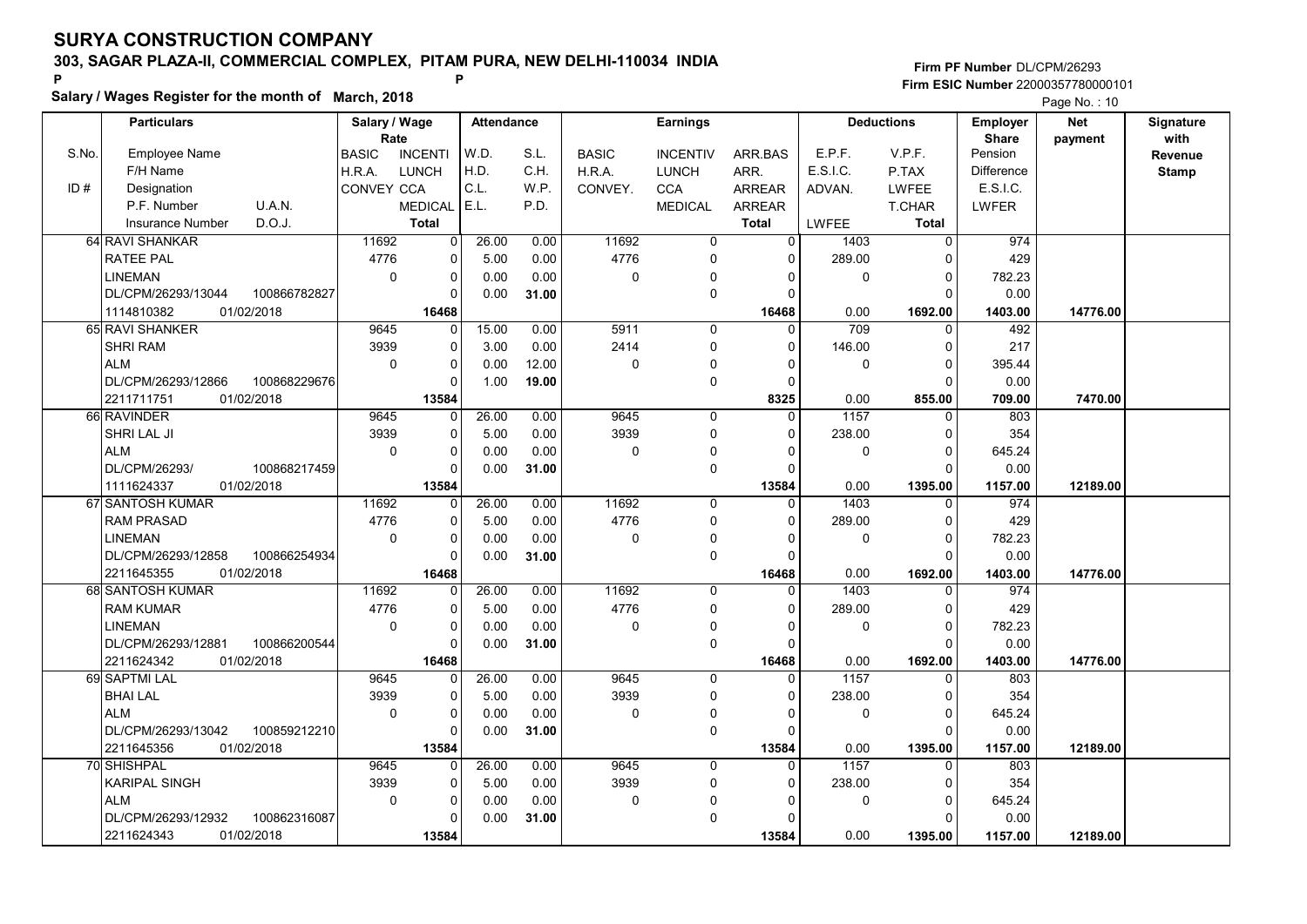Salary / Wages Register for the month of March, 2018

### Firm PF Number DL/CPM/26293 Firm ESIC Number <sup>22000357780000101</sup> P P

|       |                        |              |                   |                |            |       |              |                 |               |              |                   |                          | $\Gamma$ aye ive I    |                   |
|-------|------------------------|--------------|-------------------|----------------|------------|-------|--------------|-----------------|---------------|--------------|-------------------|--------------------------|-----------------------|-------------------|
|       | <b>Particulars</b>     |              | Salary / Wage     | Rate           | Attendance |       |              | <b>Earnings</b> |               |              | <b>Deductions</b> | Employer<br><b>Share</b> | <b>Net</b><br>payment | Signature<br>with |
| S.No. | <b>Employee Name</b>   |              | <b>BASIC</b>      | <b>INCENTI</b> | W.D.       | S.L.  | <b>BASIC</b> | <b>INCENTIV</b> | ARR.BAS       | E.P.F.       | V.P.F.            | Pension                  |                       | Revenue           |
|       | F/H Name               |              | H.R.A.            | <b>LUNCH</b>   | H.D.       | C.H.  | H.R.A.       | <b>LUNCH</b>    | ARR.          | E.S.I.C.     | P.TAX             | Difference               |                       | <b>Stamp</b>      |
| ID#   | Designation            |              | <b>CONVEY CCA</b> |                | C.L.       | W.P.  | CONVEY.      | <b>CCA</b>      | <b>ARREAR</b> | ADVAN.       | <b>LWFEE</b>      | E.S.I.C.                 |                       |                   |
|       | P.F. Number            | U.A.N.       |                   | <b>MEDICAL</b> | E.L.       | P.D.  |              | <b>MEDICAL</b>  | <b>ARREAR</b> |              | <b>T.CHAR</b>     | <b>LWFER</b>             |                       |                   |
|       | Insurance Number       | D.O.J.       |                   | <b>Total</b>   |            |       |              |                 | <b>Total</b>  | <b>LWFEE</b> | <b>Total</b>      |                          |                       |                   |
|       | 71 SHIV KUMAR          |              | 9645              | 0              | 26.00      | 0.00  | 9645         | $\overline{0}$  | $\Omega$      | 1157         | $\Omega$          | 803                      |                       |                   |
|       | <b>GANGA SARAN</b>     |              | 3939              | 0              | 5.00       | 0.00  | 3939         | 0               | $\Omega$      | 238.00       | $\Omega$          | 354                      |                       |                   |
|       | <b>ALM</b>             |              | $\mathbf 0$       | 0              | 0.00       | 0.00  | $\Omega$     | 0               | $\Omega$      | $\mathbf 0$  | $\mathbf 0$       | 645.24                   |                       |                   |
|       | DL/CPM/26293/12872     | 100536814470 |                   | 0              | 0.00       | 31.00 |              | 0               | $\Omega$      |              | $\mathbf 0$       | 0.00                     |                       |                   |
|       | 2211624345             | 01/02/2018   |                   | 13584          |            |       |              |                 | 13584         | 0.00         | 1395.00           | 1157.00                  | 12189.00              |                   |
|       | <b>72 SHIV PRAKASH</b> |              | 9645              |                | 23.00      | 0.00  | 9023         | $\Omega$        | $\Omega$      | 1083         | $\Omega$          | 752                      |                       |                   |
|       |                        |              |                   | 0              |            |       |              |                 |               |              |                   |                          |                       |                   |
|       | SHIV MANGAL SINGH      |              | 3939              | 0              | 5.00       | 0.00  | 3685         | 0               | $\Omega$      | 223.00       | $\mathbf 0$       | 331                      |                       |                   |
|       | ALM                    |              | 0                 | 0              | 0.00       | 2.00  | $\mathbf 0$  | 0               | $\Omega$      | 0            | $\pmb{0}$         | 603.63                   |                       |                   |
|       | DL/CPM/26293/12867     | 100868084077 |                   | 0              | 1.00       | 29.00 |              | 0               | $\Omega$      |              | $\Omega$          | 0.00                     |                       |                   |
|       | 2211624348             | 01/02/2018   |                   | 13584          |            |       |              |                 | 12708         | 0.00         | 1306.00           | 1083.00                  | 11402.00              |                   |
|       | <b>73 SHOBHA LAL</b>   |              | 11692             | $\Omega$       | 26.00      | 0.00  | 11692        | $\Omega$        | $\Omega$      | 1403         | $\Omega$          | 974                      |                       |                   |
|       | <b>MERU LAL</b>        |              | 4776              | 0              | 5.00       | 0.00  | 4776         | 0               | $\Omega$      | 289.00       | 0                 | 429                      |                       |                   |
|       | <b>LINEMAN</b>         |              | $\mathbf 0$       | 0              | 0.00       | 0.00  | $\mathbf 0$  | 0               | $\Omega$      | $\mathbf 0$  | $\mathbf 0$       | 782.23                   |                       |                   |
|       | DL/CPM/26293/12875     | 100863879997 |                   | $\Omega$       | 0.00       | 31.00 |              | 0               | $\Omega$      |              | $\Omega$          | 0.00                     |                       |                   |
|       | 1111624366             | 01/02/2018   |                   | 16468          |            |       |              |                 | 16468         | 0.00         | 1692.00           | 1403.00                  | 14776.00              |                   |
|       | 74 SHYAM LAL           |              | 11692             | 0              | 26.00      | 0.00  | 11692        | $\mathbf 0$     | $\Omega$      | 1403         | $\mathbf 0$       | 974                      |                       |                   |
|       | <b>JAGDAMBA PRASAD</b> |              | 4776              | 0              | 5.00       | 0.00  | 4776         | $\Omega$        | $\Omega$      | 289.00       | $\mathbf 0$       | 429                      |                       |                   |
|       | <b>LINEMAN</b>         |              | $\mathbf 0$       | 0              | 0.00       | 0.00  | $\Omega$     | 0               | $\Omega$      | $\mathbf{0}$ | $\mathbf 0$       | 782.23                   |                       |                   |
|       | DL/CPM/26293/12855     | 100536815269 |                   | $\Omega$       | 0.00       | 31.00 |              | $\Omega$        | $\Omega$      |              | $\Omega$          | 0.00                     |                       |                   |
|       | 2211624363             | 01/02/2018   |                   | 16468          |            |       |              |                 | 16468         | 0.00         | 1692.00           | 1403.00                  | 14776.00              |                   |
|       | 75 SUMAN RAI           |              | 11692             | $\Omega$       | 18.00      | 0.00  | 9052         | $\Omega$        | $\Omega$      | 1086         | $\Omega$          | 754                      |                       |                   |
|       | <b>BINDESHWARI RAI</b> |              | 4776              | $\Omega$       | 4.00       | 0.00  | 3698         | $\Omega$        | $\Omega$      | 224.00       | $\Omega$          | 332                      |                       |                   |
|       | <b>LINEMAN</b>         |              | $\mathbf 0$       | 0              | 1.00       | 7.00  | $\Omega$     | 0               | $\Omega$      | $\mathbf 0$  | $\mathbf 0$       | 605.63                   |                       |                   |
|       | DL/CPM/26293/12869     | 100859425304 |                   | 0              | 1.00       | 24.00 |              | 0               | $\Omega$      |              | $\mathbf 0$       | 0.00                     |                       |                   |
|       | 2211711735             | 01/02/2018   |                   | 16468          |            |       |              |                 | 12750         | 0.00         | 1310.00           | 1086.00                  | 11440.00              |                   |
|       | 76 SUNDER LAL          |              | 11692             | 0              | 18.00      | 0.00  | 8675         | 0               | $\Omega$      | 1041         | $\mathbf 0$       | 723                      |                       |                   |
|       | <b>MAIYAI DEEN</b>     |              | 4776              | 0              | 4.00       | 0.00  | 3543         | 0               | $\Omega$      | 214.00       | $\mathbf 0$       | 318                      |                       |                   |
|       | <b>LINEMAN</b>         |              | $\mathbf 0$       | 0              | 0.00       | 8.00  | $\mathbf 0$  | 0               | $\Omega$      | $\mathbf 0$  | 0                 | 580.36                   |                       |                   |
|       | DL/CPM/26293/12856     | 100863535107 |                   | 0              | 1.00       | 23.00 |              | 0               | $\Omega$      |              | $\Omega$          | 0.00                     |                       |                   |
|       | 1114811251             | 01/02/2018   |                   | 16468          |            |       |              |                 | 12218         | 0.00         | 1255.00           | 1041.00                  | 10963.00              |                   |
|       | 77 SUNIL KUMAR         |              | 11692             | $\Omega$       | 26.00      | 0.00  | 11692        | $\mathbf 0$     | 0             | 1403         | $\Omega$          | 974                      |                       |                   |
|       | <b>GOVERDHAN KUMAR</b> |              | 4776              | 0              | 5.00       | 0.00  | 4776         | 0               | 0             | 289.00       | 0                 | 429                      |                       |                   |
|       | <b>LINEMAN</b>         |              | $\mathbf 0$       | 0              | 0.00       | 0.00  | $\mathbf{0}$ | $\Omega$        | O             | 0            | $\mathbf 0$       | 782.23                   |                       |                   |
|       | DL/CPM/26293/12884     | 100536804242 |                   | $\Omega$       | 0.00       | 31.00 |              | 0               | $\Omega$      |              | $\Omega$          | 0.00                     |                       |                   |
|       | 2211624422             | 01/02/2018   |                   | 16468          |            |       |              |                 | 16468         | 0.00         | 1692.00           | 1403.00                  | 14776.00              |                   |
|       |                        |              |                   |                |            |       |              |                 |               |              |                   |                          |                       |                   |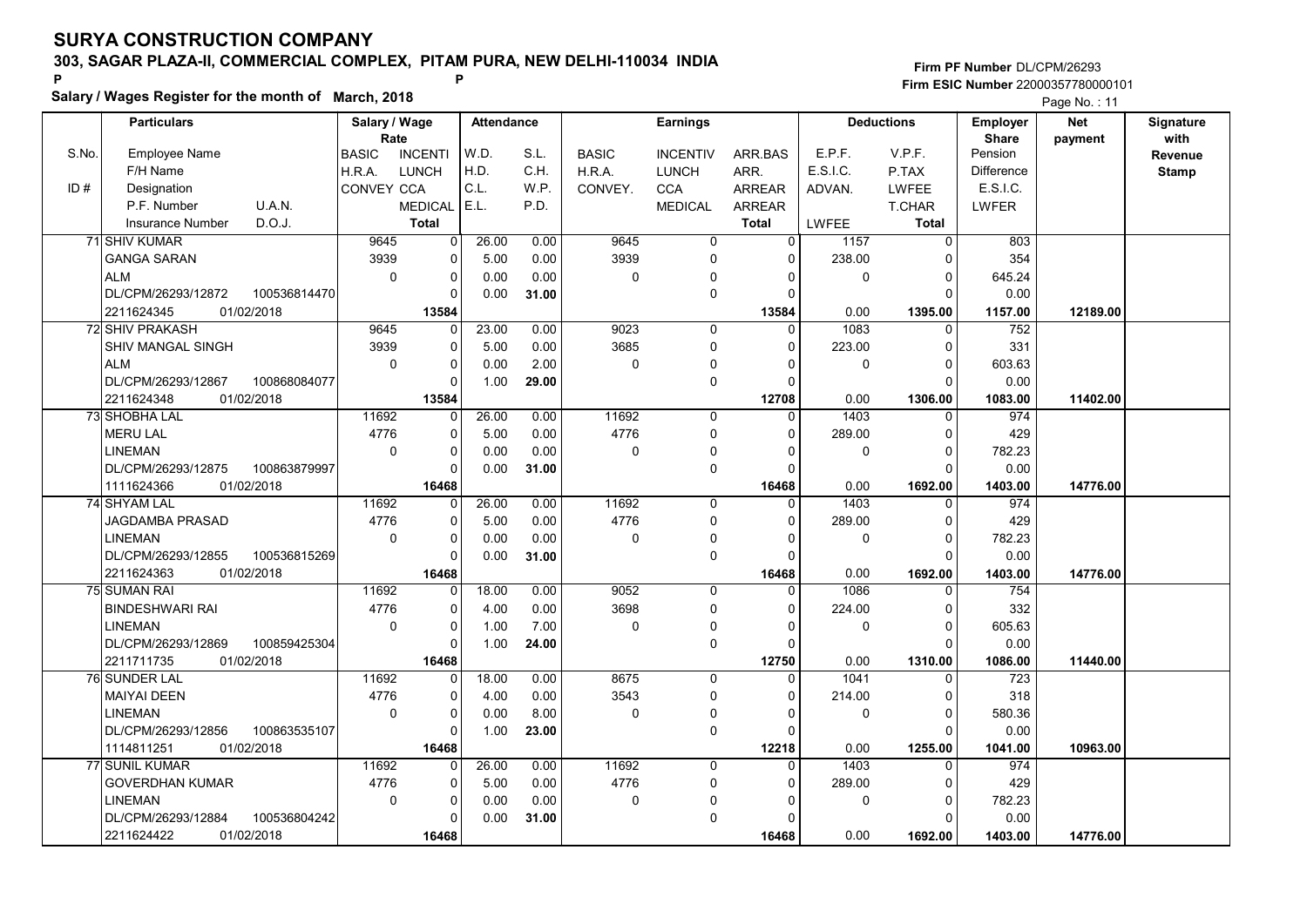Salary / Wages Register for the month of March, 2018

## Firm PF Number DL/CPM/26293 Firm ESIC Number <sup>22000357780000101</sup> P P

|       |                                   |              |                       |                |            |       |              |                 |               |              |                   |                          | <b>Faye NO.</b> 12    |                   |
|-------|-----------------------------------|--------------|-----------------------|----------------|------------|-------|--------------|-----------------|---------------|--------------|-------------------|--------------------------|-----------------------|-------------------|
|       | <b>Particulars</b>                |              | Salary / Wage<br>Rate |                | Attendance |       |              | <b>Earnings</b> |               |              | <b>Deductions</b> | Employer<br><b>Share</b> | <b>Net</b><br>payment | Signature<br>with |
| S.No. | <b>Employee Name</b>              |              | <b>BASIC</b>          | <b>INCENTI</b> | W.D.       | S.L.  | <b>BASIC</b> | <b>INCENTIV</b> | ARR.BAS       | E.P.F.       | V.P.F.            | Pension                  |                       | Revenue           |
|       | F/H Name                          |              | H.R.A.                | <b>LUNCH</b>   | H.D.       | C.H.  | H.R.A.       | <b>LUNCH</b>    | ARR.          | E.S.I.C.     | P.TAX             | Difference               |                       | <b>Stamp</b>      |
| ID#   | Designation                       |              | <b>CONVEY CCA</b>     |                | C.L.       | W.P.  | CONVEY.      | <b>CCA</b>      | <b>ARREAR</b> | ADVAN.       | <b>LWFEE</b>      | E.S.I.C.                 |                       |                   |
|       | P.F. Number<br>U.A.N.             |              |                       | <b>MEDICAL</b> | E.L.       | P.D.  |              | <b>MEDICAL</b>  | <b>ARREAR</b> |              | <b>T.CHAR</b>     | <b>LWFER</b>             |                       |                   |
|       | D.O.J.<br><b>Insurance Number</b> |              |                       | <b>Total</b>   |            |       |              |                 | <b>Total</b>  | <b>LWFEE</b> | <b>Total</b>      |                          |                       |                   |
|       | <b>78 SURENDRA KUMAR</b>          |              | 9645                  | 0              | 26.00      | 0.00  | 9645         | $\overline{0}$  | $\Omega$      | 1157         | $\Omega$          | 803                      |                       |                   |
|       | <b>VISHRAM</b>                    |              | 3939                  | $\Omega$       | 5.00       | 0.00  | 3939         | $\Omega$        | $\Omega$      | 238.00       | $\Omega$          | 354                      |                       |                   |
|       | <b>ALM</b>                        |              | $\mathbf 0$           | 0              | 0.00       | 0.00  | $\Omega$     | 0               | $\Omega$      | $\mathbf 0$  | $\mathbf 0$       | 645.24                   |                       |                   |
|       | DL/CPM/26293/12933                | 100869847143 |                       | 0              | 0.00       | 31.00 |              | 0               | $\Omega$      |              | $\mathbf 0$       | 0.00                     |                       |                   |
|       | 01/02/2018<br>2213306585          |              |                       | 13584          |            |       |              |                 | 13584         | 0.00         | 1395.00           | 1157.00                  | 12189.00              |                   |
|       | 79 SUSHIL KUMAR                   |              | 9645                  | 0              | 17.00      | 0.00  | 6845         | $\Omega$        | $\Omega$      | 821          | $\Omega$          | 570                      |                       |                   |
|       | <b>SHYAM LAL</b>                  |              | 3939                  | 0              | 4.00       | 0.00  | 2795         | 0               | $\Omega$      | 169.00       | $\Omega$          | 251                      |                       |                   |
|       | ALM                               |              | 0                     | 0              | 0.00       | 9.00  | 0            | 0               | 0             | 0            | $\pmb{0}$         | 457.90                   |                       |                   |
|       | DL/CPM/26293/12913                | 100868288643 |                       | 0              | 1.00       | 22.00 |              | 0               | $\Omega$      |              | $\Omega$          | 0.00                     |                       |                   |
|       | 01/02/2018<br>2211624429          |              |                       | 13584          |            |       |              |                 | 9640          | 0.00         | 990.00            | 821.00                   | 8650.00               |                   |
|       | 80 TOTA RAM                       |              | 11692                 | $\Omega$       | 26.00      | 0.00  | 11692        | $\Omega$        | $\Omega$      | 1403         | $\Omega$          | 974                      |                       |                   |
|       | <b>KIRPAL SINGH</b>               |              | 4776                  | 0              | 5.00       | 0.00  | 4776         | 0               | $\Omega$      | 289.00       | $\mathbf 0$       | 429                      |                       |                   |
|       | <b>LINEMAN</b>                    |              | $\mathbf 0$           | 0              | 0.00       | 0.00  | $\mathbf 0$  | $\Omega$        | $\Omega$      | $\mathbf 0$  | $\mathbf 0$       | 782.23                   |                       |                   |
|       | DL/CPM/26293/12929                | 100536826695 |                       | $\Omega$       | 0.00       | 31.00 |              | 0               | $\Omega$      |              | $\Omega$          | 0.00                     |                       |                   |
|       | 2211624432<br>01/02/2018          |              |                       | 16468          |            |       |              |                 | 16468         | 0.00         | 1692.00           | 1403.00                  | 14776.00              |                   |
|       | 81 TUTTY                          |              | 9645                  | 0              | 26.00      | 0.00  | 9645         | $\mathbf 0$     | $\Omega$      | 1157         | $\mathbf 0$       | 803                      |                       |                   |
|       | <b>KALLU RAM</b>                  |              | 3939                  | 0              | 5.00       | 0.00  | 3939         | $\Omega$        | $\Omega$      | 238.00       | $\mathbf 0$       | 354                      |                       |                   |
|       | <b>ALM</b>                        |              | $\mathbf 0$           | 0              | 0.00       | 0.00  | $\Omega$     | 0               | $\Omega$      | $\mathbf{0}$ | $\Omega$          | 645.24                   |                       |                   |
|       | DL/CPM/26293/12936                | 100862174305 |                       | $\Omega$       | 0.00       | 31.00 |              | $\Omega$        | $\Omega$      |              | $\Omega$          | 0.00                     |                       |                   |
|       | 2211851716<br>01/02/2018          |              |                       | 13584          |            |       |              |                 | 13584         | 0.00         | 1395.00           | 1157.00                  | 12189.00              |                   |
|       | 82 UMESH KUMAR                    |              | 9645                  | $\Omega$       | 16.00      | 0.00  | 6534         | $\Omega$        | $\Omega$      | 784          | $\Omega$          | 544                      |                       |                   |
|       | LATE. SATYANARAYAN                |              | 3939                  | $\Omega$       | 4.00       | 0.00  | 2668         | $\Omega$        | $\Omega$      | 162.00       | $\Omega$          | 240                      |                       |                   |
|       | <b>ALM</b>                        |              | $\mathbf 0$           | 0              | 0.00       | 10.00 | $\Omega$     | $\mathbf 0$     | $\Omega$      | $\Omega$     | $\mathbf 0$       | 437.10                   |                       |                   |
|       | DL/CPM/26293/12937                | 100863037051 |                       | 0              | 1.00       | 21.00 |              | 0               | $\Omega$      |              | $\mathbf 0$       | 0.00                     |                       |                   |
|       | 2014013279<br>01/02/2018          |              |                       | 13584          |            |       |              |                 | 9202          | 0.00         | 946.00            | 784.00                   | 8256.00               |                   |
|       | 83 VEERENDRA KUMAR                |              | 9645                  | 0              | 26.00      | 0.00  | 9645         | 0               | $\Omega$      | 1157         | 0                 | 803                      |                       |                   |
|       | <b>SHIV PAL</b>                   |              | 3939                  | 0              | 5.00       | 0.00  | 3939         | 0               | $\Omega$      | 238.00       | $\mathbf 0$       | 354                      |                       |                   |
|       | <b>ALM</b>                        |              | $\mathbf 0$           | 0              | 0.00       | 0.00  | 0            | 0               | $\Omega$      | $\mathbf 0$  | 0                 | 645.24                   |                       |                   |
|       | DL/CPM/26293/12893                | 100868089911 |                       | $\Omega$       | 0.00       | 31.00 |              | 0               | $\Omega$      |              | $\Omega$          | 0.00                     |                       |                   |
|       | 01/02/2018<br>2014051866          |              |                       | 13584          |            |       |              |                 | 13584         | 0.00         | 1395.00           | 1157.00                  | 12189.00              |                   |
|       | 84 VIJAY                          |              | 11692                 | 0              | 21.00      | 0.00  | 10561        | $\mathbf 0$     | 0             | 1267         | $\Omega$          | 880                      |                       |                   |
|       | <b>GURU CHARAN</b>                |              | 4776                  | 0              | 5.00       | 0.00  | 4314         | 0               | 0             | 261.00       | 0                 | 387                      |                       |                   |
|       | <b>LINEMAN</b>                    |              | $\Omega$              | 0              | 1.00       | 3.00  | $\mathbf{0}$ | $\Omega$        | O             | 0            | $\mathbf 0$       | 706.56                   |                       |                   |
|       | DL/CPM/26293/12883                | 100861100575 |                       | $\Omega$       | 1.00       | 28.00 |              | 0               | $\Omega$      |              | $\Omega$          | 0.00                     |                       |                   |
|       | 1111645369<br>01/02/2018          |              |                       | 16468          |            |       |              |                 | 14875         | 0.00         | 1528.00           | 1267.00                  | 13347.00              |                   |
|       |                                   |              |                       |                |            |       |              |                 |               |              |                   |                          |                       |                   |